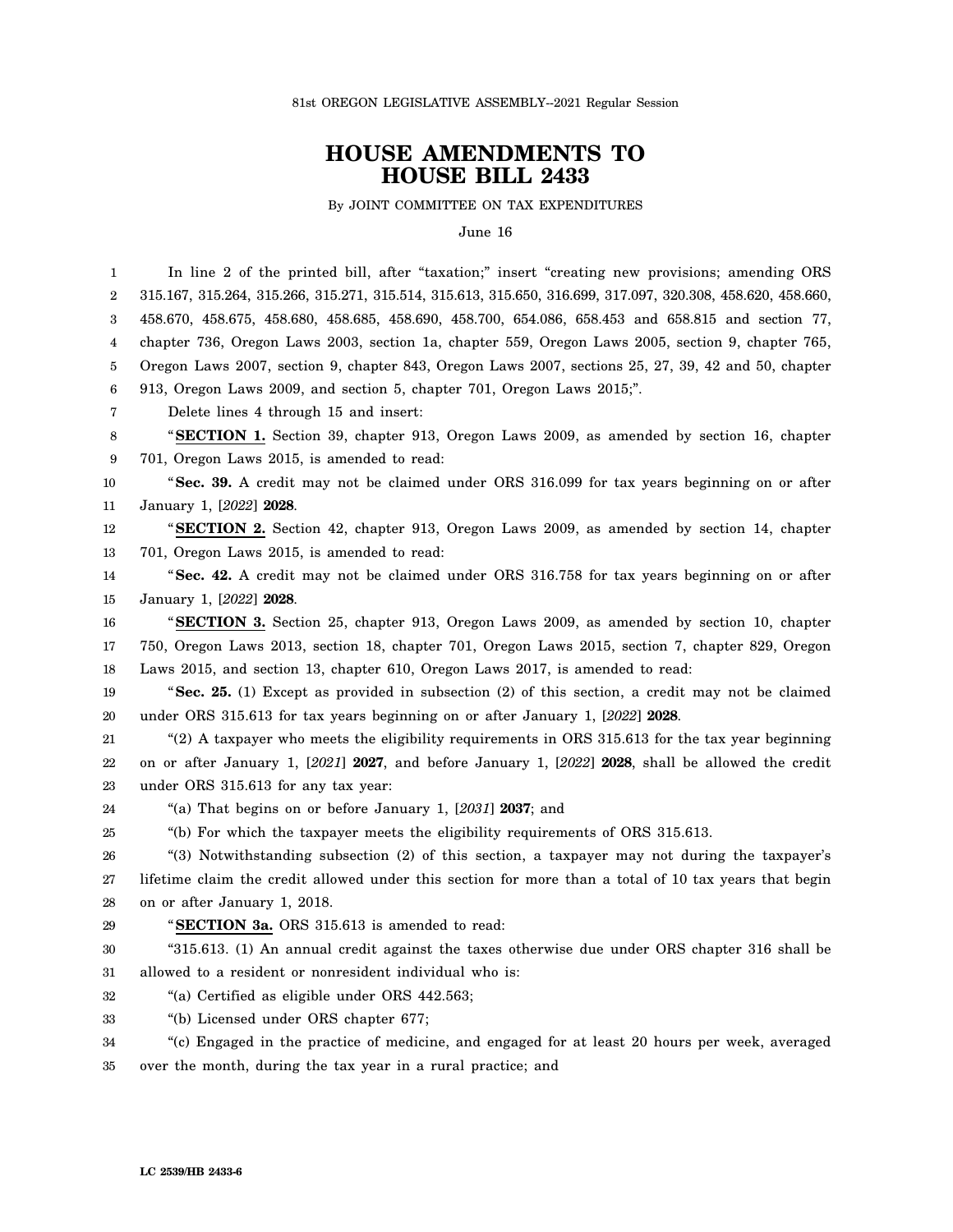1 2 3 4 "(d) Has adjusted gross income not in excess of \$300,000 for the tax year. The limitation in this paragraph does not apply to a physician who practices as a general surgeon, specializes in obstetrics**,** [*or*] specializes in family or general practice and provides obstetrical services **or practices emergency medicine in a county that is a frontier rural practice county under rules**

5 **adopted by the Office of Rural Health**.

6 7 8 "(2) The amount of credit allowed shall be based on the distance from a major population center in a qualified metropolitan statistical area at which the taxpayer maintains a practice or hospital membership:

9 "(a) If at least 10 miles but fewer than 20 miles, \$3,000.

10 "(b) If at least 20 miles but fewer than 50 miles, \$4,000.

11 "(c) If 50 or more miles, \$5,000.

12 13 14 "(3) The credit shall be allowed during the time in which the individual retains such practice and membership if the individual is actively practicing in and is a member of the medical staff of one of the following hospitals:

15 "(a) A type A hospital designated as such by the Office of Rural Health;

16 "(b) A type B hospital designated as such by the Office of Rural Health if the hospital is:

17 "(A) Not within the boundaries of a metropolitan statistical area;

18 19 "(B) Located 30 or more miles from the closest hospital within the major population center in a metropolitan statistical area; or

20 "(C) Located in a county with a population of less than 75,000;

21 22 "(c) A type C rural hospital, if the Office of Rural Health makes the findings required by ORS 315.619;

23 "(d) A rural critical access hospital; or

24 "(e) A hospital:

25 26 "(A) Classified by the Centers for Medicare and Medicaid Services as a rural referral center in accordance with 42 U.S.C.  $1395ww(d)(5)(C)(i)$ ; and

27 28 "(B) Classified by the Centers for Medicare and Medicaid Services as a sole community hospital in accordance with  $42$  U.S.C.  $1395ww(d)(5)(D)(iii)$ .

29 30 31 32 33 34 "(4) In order to claim the credit allowed under this section, the individual must remain willing during the tax year to serve patients with Medicare coverage and patients receiving medical assistance in at least the same proportion to the individual's total number of patients as the Medicare and medical assistance populations represent of the total number of persons determined by the Office of Rural Health to be in need of care in the county served by the practice, not to exceed 20 percent Medicare patients or 15 percent medical assistance patients.

35 36 37 38 "(5) A nonresident individual shall be allowed the credit under this section in the proportion provided in ORS 316.117. If a change in the status of a taxpayer from resident to nonresident or from nonresident to resident occurs, the credit allowed by this section shall be determined in a manner consistent with ORS 316.117.

39 40 41 42 43 44 "(6) For purposes of this section, an 'individual's practice' shall be determined on the basis of actual time spent in practice each week in hours or days, whichever is considered by the Office of Rural Health to be more appropriate. In the case of a shareholder of a corporation or a member of a partnership, only the time of the individual shareholder or partner shall be considered and the full amount of the credit shall be allowed to each shareholder or partner who qualifies in an individual capacity.

45 "(7) As used in this section: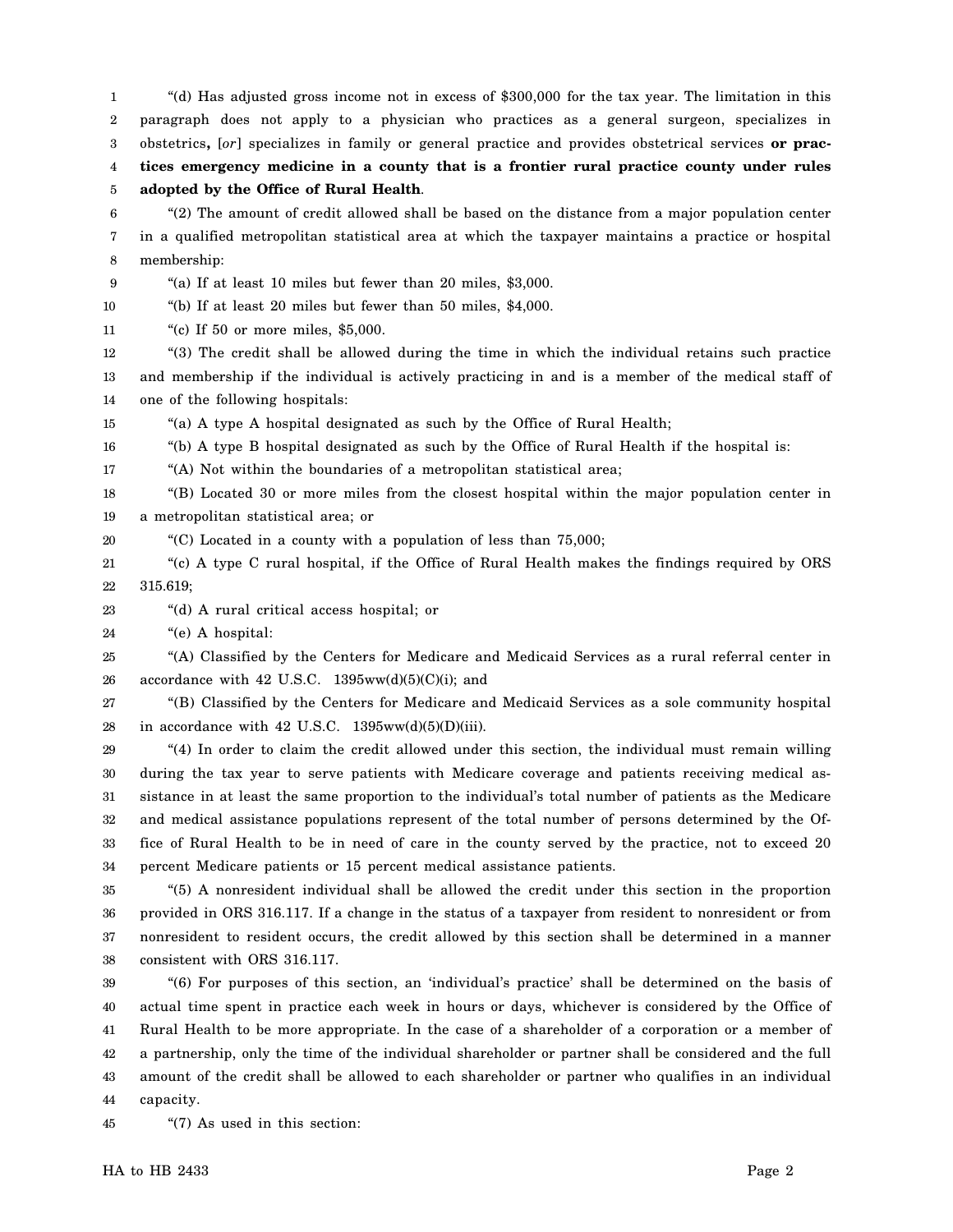1 2 3 4 5 6 7 8 9 10 11 12 13 14 15 16 17 18 19 20 21 22 23 24 25 26 27 28 29 30 31 32 33 34 35 36 37 38 39 40 41 42 43 44 45 "(a) 'Qualified metropolitan statistical area' means only those counties of a metropolitan statistical area that are located in Oregon if the largest city within the metropolitan statistical area is located in Oregon. "(b) 'Rural critical access hospital' means a facility that meets the criteria set forth in 42 U.S.C. 1395i-4 (c)(2)(B) and that has been designated a critical access hospital by the Office of Rural Health and the Oregon Health Authority. "(c) 'Type A hospital,' 'type B hospital' and 'type C hospital' have the meaning for those terms provided in ORS 442.470. "**SECTION 4.** Section 27, chapter 913, Oregon Laws 2009, as amended by section 43, chapter 750, Oregon Laws 2013, and section 1, chapter 31, Oregon Laws 2016, is amended to read: "**Sec. 27.** A credit may not be claimed under ORS [*315.521*] **315.640** if the initial tax year in which the credit would otherwise be allowed begins on or after January 1, [*2022*] **2028**. "**SECTION 5.** Section 5, chapter 701, Oregon Laws 2015, is amended to read: "**Sec. 5. (1)** [*Section 3 of this 2015 Act*] **ORS 315.264** applies to tax years beginning on or after January 1, 2016, and before January 1, [*2022*] **2028. "(2) The amendments to ORS 315.264 by section 5a of this 2021 Act apply to tax years beginning on or after January 1, 2022, and before January 1, 2028**. "**SECTION 5a.** ORS 315.264 is amended to read: "315.264.  $(1)(a)$  A credit against the tax otherwise due under ORS chapter 316 shall be allowed a taxpayer in an amount equal to a percentage of employment-related expenses of a type allowable as a credit pursuant to section 21 of the Internal Revenue Code, notwithstanding the limitation imposed by section 21(c) of the Internal Revenue Code, and limited as provided in paragraph (c) of this subsection. "(b) The credit allowed under this section may be claimed for expenses for care of a qualifying individual that allow a nonmarried taxpayer to seek employment or to attend school **as a degreeseeking student enrolled** on a full-time or part-time basis. "(c) The employment-related expenses for which a credit is claimed under this section may not exceed the least of: "(A) **The combination of** earned income taxable by Oregon and reportable on the taxpayer's return **and imputed income**; "(B) The lesser amount [*of earned income taxable by Oregon earned by either spouse*], **attributable to either spouse, of the combination of the spouse's imputed income and the spouse's earned income subject to taxation by Oregon,** if reportable on a joint return; or "(C) \$12,000 for a taxpayer for which there is one qualifying individual, or \$24,000 for a taxpayer for which there are two or more qualifying individuals. "(d) The limitations in paragraph (c)(C) of this subsection shall be reduced by the aggregate amount excludable under section 129 of the Internal Revenue Code for the tax year. "(2) The applicable percentage described in subsection (1) of this section shall be determined in accordance with the following table: " \_\_\_\_\_\_\_\_\_\_\_\_\_\_\_\_\_\_\_\_\_\_\_\_\_\_\_\_\_\_\_\_\_\_\_\_\_\_\_\_\_\_\_\_\_\_\_\_\_\_\_\_\_\_\_\_\_\_\_\_\_\_\_\_\_\_\_\_\_\_\_\_\_\_\_\_\_\_\_\_\_\_\_\_\_ Greater of Federal or Oregon Adjusted Gross Income, as Applicable percentage based on age of youngest Percentage of Federal qualifying individual on January 1 of tax year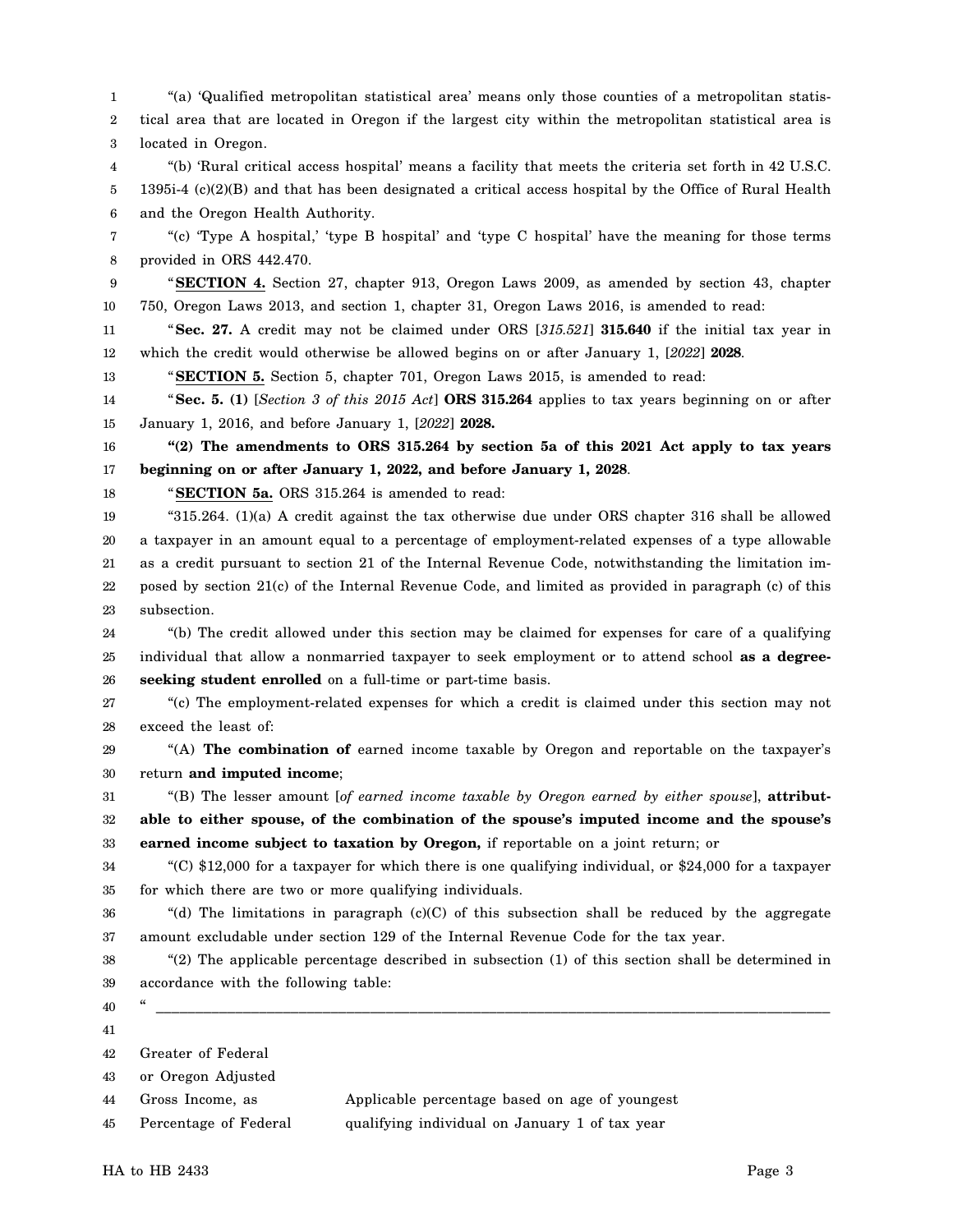| 3                       |                                        |             |         |          |                 |             |  |
|-------------------------|----------------------------------------|-------------|---------|----------|-----------------|-------------|--|
| $\overline{\mathbf{4}}$ | At least 6 years                       |             |         |          |                 |             |  |
| 5                       | but less than                          |             |         |          |                 |             |  |
| 6                       |                                        |             |         | At least | 13, or at least |             |  |
| 7                       |                                        |             |         | 3 years  | 13 but less     | 18 years or |  |
| 8                       | Greater                                | Less than   | Under 3 | but less | than 18 if      | older if    |  |
| $\boldsymbol{9}$        | than                                   | or equal to | years   | than 6   | disabled        | disabled    |  |
| 10                      | $0\%$                                  | $10\%$      | $10\%$  | $8\%$    | $5\,\%$         | $5\,\%$     |  |
| $11\,$                  | $10\%$                                 | $20\%$      | $20\%$  | $18\%$   | $15\%$          | $5\,\%$     |  |
| 12                      | $20\%$                                 | $30\%$      | $30\%$  | $28\%$   | $25\%$          | $10\%$      |  |
| 13                      | $30\%$                                 | $40\%$      | $40\%$  | $38\%$   | $35\%$          | $20\%$      |  |
| 14                      | $40\%$                                 | $50\%$      | $50\%$  | 48%      | $45\%$          | $30\%$      |  |
| $15\,$                  | $50\%$                                 | 60%         | $55\%$  | $53\%$   | $50\%$          | $35\%$      |  |
| 16                      | $60\%$                                 | 70%         | $60\%$  | $58\%$   | $55\%$          | 40%         |  |
| 17                      | $70\%$                                 | $80\%$      | $65\%$  | $63\%$   | $60\%$          | $45\%$      |  |
| 18                      | $80\%$                                 | $90\%$      | $70\%$  | $68\%$   | $65\%$          | $50\%$      |  |
| 19                      | $90\%$                                 | $110\%$     | $75\%$  | $73\%$   | $70\%$          | $55\%$      |  |
| 20                      | 110%                                   | $120\%$     | $71\%$  | 69%      | $66\%$          | $50\%$      |  |
| 21                      | $120\%$                                | $130\%$     | $66\%$  | $64\%$   | $61\%$          | $45\%$      |  |
| 22                      | $130\%$                                | 140%        | $61\%$  | 59%      | $56\%$          | $39\%$      |  |
| 23                      | 140%                                   | 150%        | $55\%$  | $53\%$   | $50\%$          | $33\%$      |  |
| 24                      | 150%                                   | 160%        | $50\%$  | 48%      | $45\%$          | $28\%$      |  |
| 25                      | 160%                                   | $200\%$     | 47%     | $45\%$   | $42\%$          | $25\%$      |  |
| 26                      | $200\%$                                | $210\%$     | $45\%$  | $43\%$   | $40\%$          | $22\%$      |  |
| 27                      | $210\%$                                | 220%        | $40\%$  | $38\%$   | $35\%$          | $20\%$      |  |
| 28                      | $220\%$                                | $230\%$     | $35\%$  | $33\%$   | $30\%$          | $15\%$      |  |
| 29                      | $230\%$                                | 240%        | $30\%$  | $28\%$   | $25\%$          | $10\%$      |  |
| 30                      | $240\%$                                | $250\%$     | $20\%$  | $18\%$   | $15\%$          | $5\,\%$     |  |
| 31                      | $250\%$                                | 260%        | $10\%$  | $8\%$    | $5\,\%$         | $5\,\%$     |  |
| 32                      | $260\%$                                | $280\%$     | $6\%$   | $6\%$    | $4\,\%$         | 4%          |  |
| 33                      | 280%                                   | $300\%$     | 4%      | $4\,\%$  | $4\,\%$         | $4\,\%$     |  |
| 34                      | $300\%$                                |             | $0\,\%$ | $0\,\%$  | $0\,\%$         | $0\,\%$     |  |
| 35                      | $\boldsymbol{\zeta}\boldsymbol{\zeta}$ |             |         |          |                 |             |  |

36

37 38 "(3) The applicable percentage for a household in excess of eight members shall be calculated as if for a household size of eight members.

39 40 41 "(4) The credit under this section is not allowed to a taxpayer with federal adjusted gross income or Oregon adjusted gross income, whichever is greater, in excess of 300 percent of the federal poverty level.

42 43 44 45 "**(5) For the purposes of calculating the allowed amount of credit applicable to a student: "(a) Imputed income shall equal \$1,000 per qualified month per student for a student for whom there is one qualifying individual, or \$2,000 per qualified month per student for a student for which there are two or more qualifying individuals.**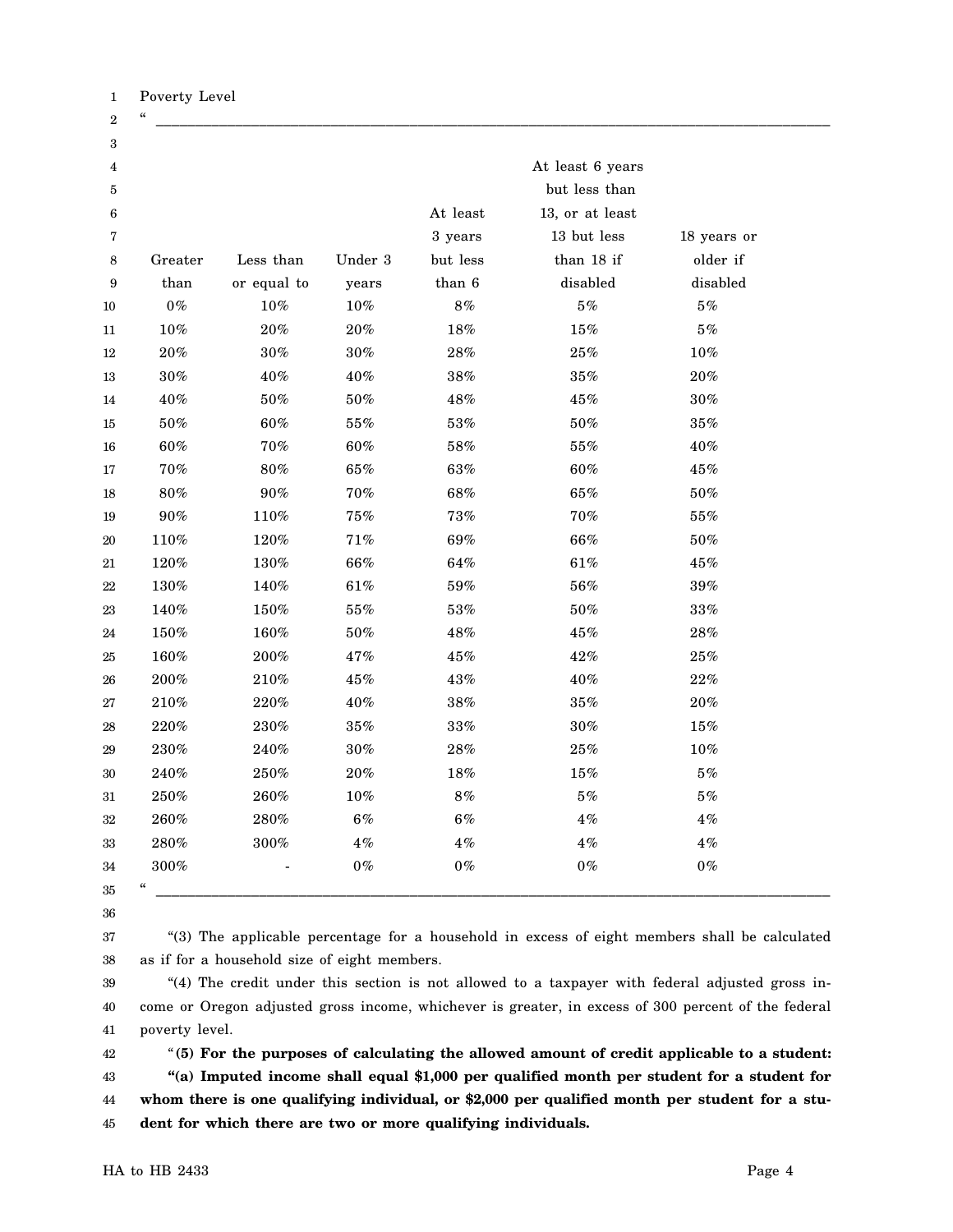1 2 3 **"(b) A qualified month is any month in which the student is a full-time or part-time student and attending school, or a summer month in a calendar year in which the student was enrolled in a degree-seeking program in both the spring and fall academic terms.**

4 5 6 **"(c) The school ratio shall equal 100 percent for a month for which a student is qualified for student financial aid as a full-time student, and 70 percent for a month for which a student is qualified for student financial aid as a part-time student.**

7 8 9 10 **"(d) If a student is a part-time student for a portion of the year and a full-time student for the balance of the year, the credit shall be prorated. The school ratio applicable to the summer months, if any, shall be the school ratio applicable to the immediately preceding spring month.**

11 12 13 **"(6) Notwithstanding subsections (2) and (3) of this section, for a student with adjusted gross income as a percentage of the federal poverty level that is less than or equal to 110 percent, the amount of credit shall be the greater of:**

**"(a) The credit calculated using subsection (2) of this section; or**

15 16 **"(b) The product of the applicable percentage, as shown in subsection (2) of this section, corresponding to an adjusted gross income percentage of 110 percent, multiplied by:**

**"(A) The lesser of expenses for care of a qualifying individual or imputed income; and "(B) The school ratio.**

19 20 21 22 "[*(5)*] **(7)** In order to ensure compliance with the eligibility requirements of the credit allowed under this section, the Department of Revenue shall be afforded access to utilization data maintained by the Department of Human Services in its administration of the Employment Related Day Care program.

23 24 25 26 27 "[*(6)*] **(8)** The Department of Revenue may assess a penalty in an amount not to exceed 25 percent of the amount of credit claimed by the taxpayer against any taxpayer who knowingly claims or attempts to claim any amount of credit under this section for which the taxpayer is ineligible, or against any individual who knowingly assists another individual in claiming any amount of credit for which the individual is ineligible.

28 29 "[*(7)*] **(9)** The Department of Revenue may adopt rules for carrying out the provisions of this section and prescribe the form used to claim a credit and the information required on the form.

30 31 32 "[*(8)*] **(10)** A nonresident individual shall be allowed the credit computed in the same manner and subject to the same limitations as the credit allowed a resident by subsection (1) of this section. However, the credit shall be prorated using the proportion provided in ORS 316.117.

33 34 35 "[*(9)*] **(11)** If a change in the taxable year of a taxpayer occurs as described in ORS 314.085, or if the Department of Revenue terminates the taxpayer's taxable year under ORS 314.440, the credit allowed by this section shall be prorated or computed in a manner consistent with ORS 314.085.

36 37 38 "[*(10)*] **(12)** If a change in the status of a taxpayer from resident to nonresident or from nonresident to resident occurs, the credit allowed by this section shall be determined in a manner consistent with ORS 316.117.

39 40 41 42 43 44 " $[(11)]$  (13) If the amount allowable as a credit under this section, when added to the sum of the amounts allowable as payment of tax under ORS 316.187 or 316.583, other tax prepayment amounts and other refundable credit amounts, exceeds the taxes imposed by ORS chapters 314 and 316 for the tax year after application of any nonrefundable credits allowable for purposes of ORS chapter 316 for the tax year, the amount of the excess shall be refunded to the taxpayer as provided in ORS 316.502.

45

14

17 18

"[*(12)*] **(14)** Any amount that is refunded to the taxpayer under this section and that is in excess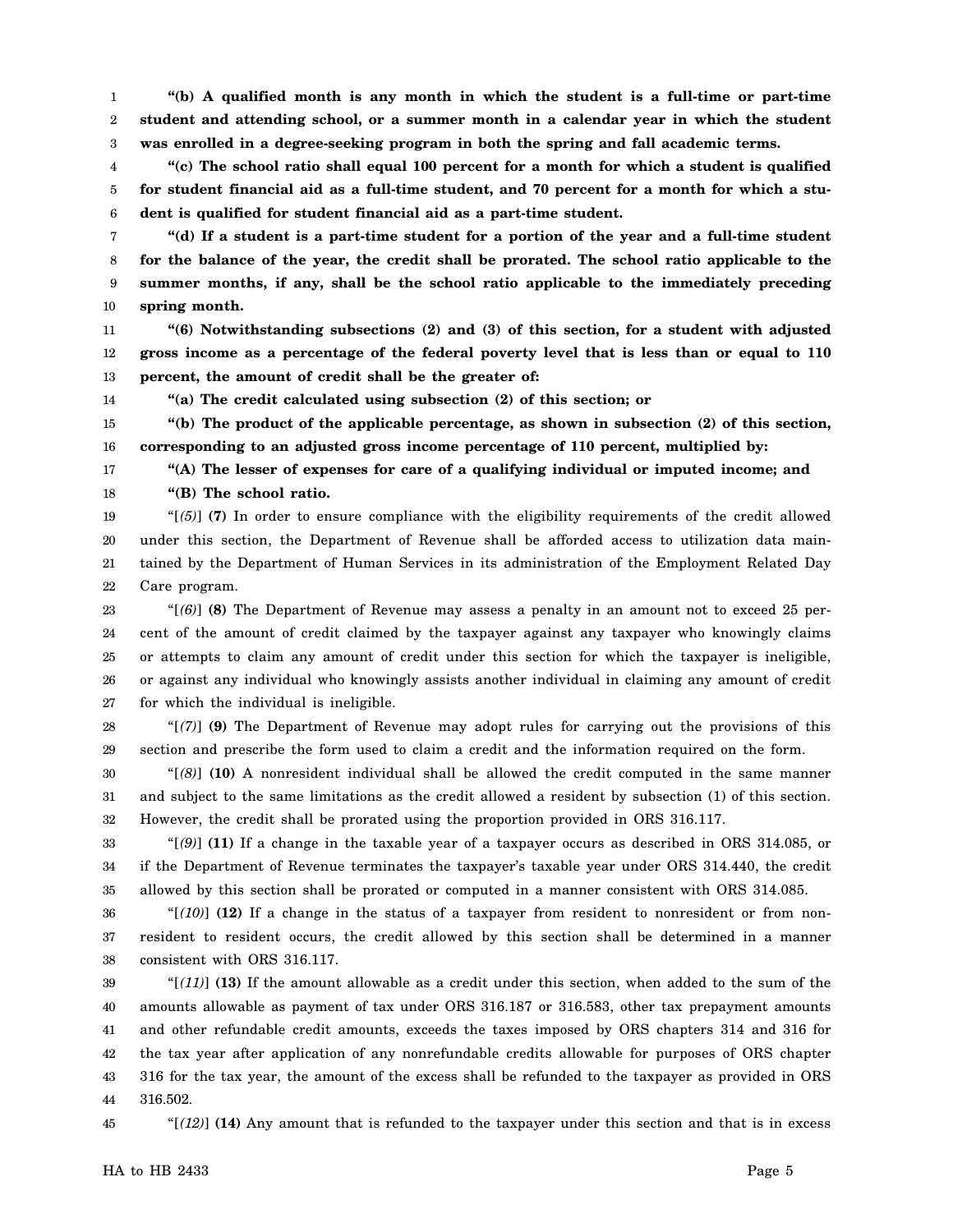1 of the tax liability of the taxpayer does not bear interest.

2 "**SECTION 6.** ORS 315.271 is amended to read:

3 4 5 6 7 8 9 10 "315.271. (1) A credit against taxes otherwise due under ORS chapter 316, 317 or 318 shall be allowed for donations to a fiduciary organization for distribution to individual development accounts established under ORS 458.685. The credit shall equal a percentage of the taxpayer's donation amount, as determined by the fiduciary organization, but not to exceed 90 percent of any donation amount. **A credit may be claimed for a donation made not later than April 15 following December 31 of the tax year for which the credit is allowed.** To qualify for a credit under this section, donations to a fiduciary organization must be made prior to [*January 1, 2022*] **April 15, 2028**.

11 12 13 14 15 "(2) If a credit allowed under this section is claimed, the amount upon which the credit is based that is allowed or allowable as a deduction from federal taxable income under section 170 of the Internal Revenue Code shall be added to federal taxable income in determining Oregon taxable income. As used in this subsection, the amount upon which a credit is based is the allowed credit divided by the applicable percentage, as determined by the fiduciary organization.

16 17 "(3) The allowable tax credit that may be used in any one tax year shall not exceed the tax liability of the taxpayer.

18 19 20 21 22 23 "(4) Any tax credit otherwise allowable under this section that is not used by the taxpayer in a particular year may be carried forward and offset against the taxpayer's tax liability for the next succeeding tax year. Any tax credit remaining unused in the next succeeding tax year may be carried forward and used in the second succeeding tax year. Any tax credit not used in the second succeeding tax year may be carried forward and used in the third succeeding tax year, but may not be carried forward for any tax year thereafter.

24 25 26 "(5) The total credits allowed to all taxpayers in any tax year under this section and ORS 458.690 may not exceed \$7.5 million. The total credit allowed to a taxpayer in any tax year under this section and ORS 458.690 may not exceed \$500,000.

27 28 "**SECTION 7.** Section 9, chapter 765, Oregon Laws 2007, as amended by section 7, chapter 701, Oregon Laws 2015, is amended to read:

29 30 "**Sec. 9. (1)** A credit may not be claimed under ORS 315.271 and 458.690 for tax years beginning on or after January 1, [*2022*] **2028.**

31 32 **"(2) The amendments to ORS 315.271 by section 6 of this 2021 Act apply to tax years beginning on or after January 1, 2022, and before January 1, 2028**.

"**SECTION 8.** ORS 458.670 is amended to read:

34 35 "458.670. As used in this section and ORS 458.675 to 458.700, unless the context requires otherwise:

36 "(1) 'Account holder' means a resident of this state who:

37 "(a) Is 12 years of age or older;

38 "(b) Is a member of a lower income household; and

39 "(c) Has established an individual development account with a fiduciary organization.

40 41 "(2) 'Fiduciary organization' means an organization selected under ORS 458.695 to administer state moneys directed to individual development accounts and that is:

42 43 "(a) A nonprofit, fund raising organization that is exempt from taxation under section  $501(c)(3)$ of the Internal Revenue Code as amended and in effect on December 31, 2018; or

44 45 "(b) A federally recognized Oregon Indian tribe that is located, to a significant degree, within the boundaries of this state.

33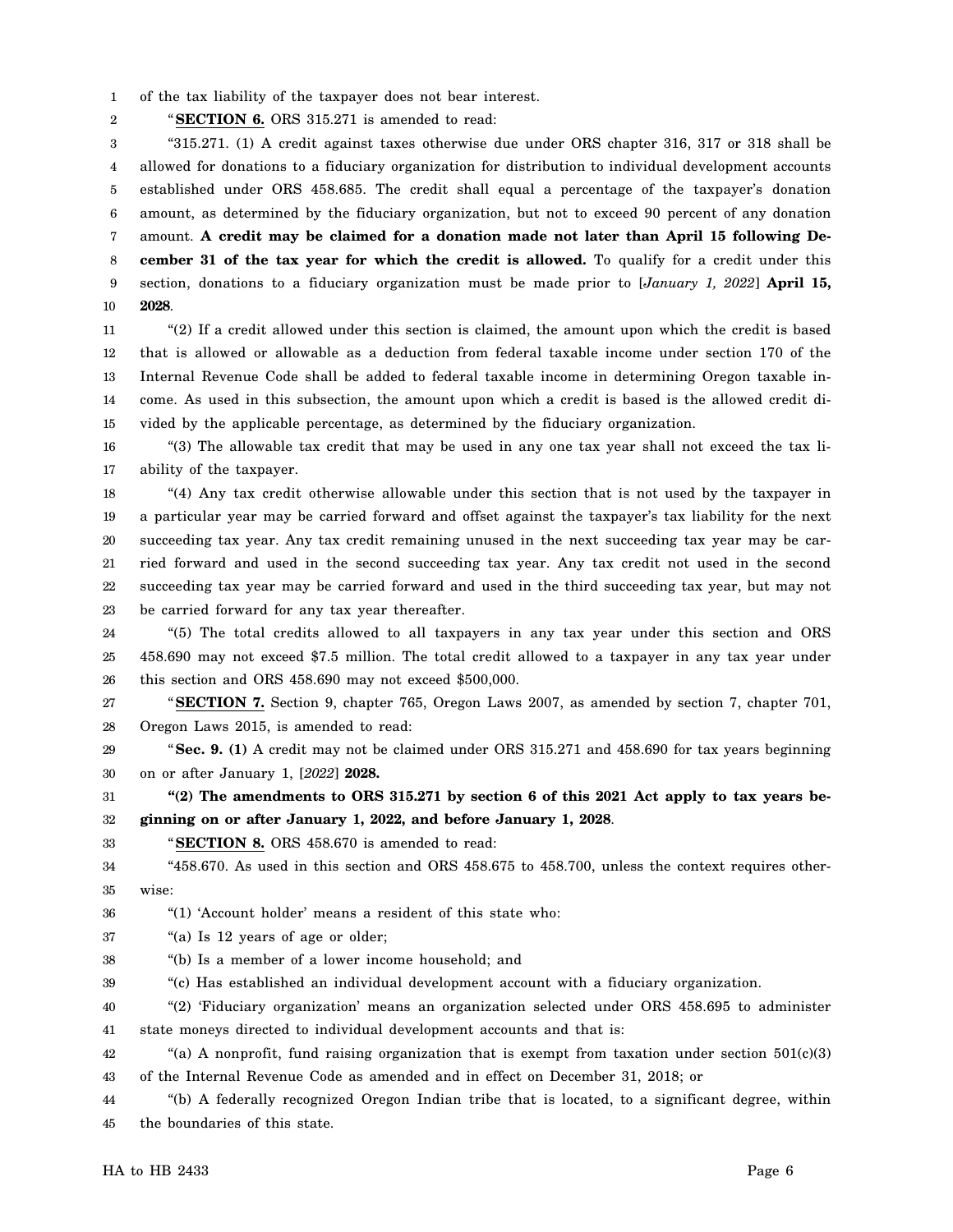1 "(3) 'Financial institution' means:

2 "(a) An organization regulated under ORS chapters 706 to 716 or 723; or

3 4 "(b) In the case of individual development accounts established for the purpose described in ORS 458.685 (1)(c), a financial institution as defined in ORS 178.300.

5 6 7 8 9 "(4) 'Individual development account' means a contract between an account holder and a fiduciary organization, for the deposit of funds into a financial institution by the account holder[*,*] and the deposit of matching funds into [*the financial institution*] **a designated account** by the fiduciary organization, to allow the account holder to accumulate assets for use toward achieving a specific purpose approved by the fiduciary organization.

10 11 "(5) 'Lower income household' means a household having an income equal to or less than the greater of the following:

12 13 14 15 "(a) 80 percent of the median household income for the area as determined by the Housing and Community Services Department. In making the determination, the department shall give consideration to any data on area household income published by the United States Department of Housing and Urban Development.

16 17 18 19 "(b) 200 percent of the poverty guidelines as determined by the Housing and Community Services Department. In making the determination, the department shall give consideration to poverty guidelines published by the United States Department of Health and Human Services and may consider other income data periodically published by other federal or Oregon agencies.

20 21 "**(6)(a) 'Net worth' means a calculation based on the net value of assets of a household established by rule by the Housing and Community Services Department.**

22 **"(b) 'Net worth' does not include:**

23 **"(A) Equity in one residence and in one vehicle.**

24 **"(B) Holdings in pension accounts valued at less than \$120,000.**

25 "[*(6)*] **(7)** 'Resident of this state' has the meaning given that term in ORS 316.027.

26 "**SECTION 9.** ORS 458.675 is amended to read:

27 "458.675. The Legislative Assembly finds that:

28 29 "(1) The problem of poverty will not be solved solely by government programs and income subsidies.

30 31 "(2) Family economic well-being does not come solely from income, spending or consumption, but instead requires savings, investment and the accumulation of assets.

32 "(3) It is appropriate for the state to institute an asset-based antipoverty strategy.

33 34 35 36 "(4) The state has an opportunity to take advantage of private and federal resources by making the transition to an asset-based antipoverty strategy. Those resources **may** include, but are not limited to, the Assets for Independence Act (42 U.S.C. 604) and the Workforce Innovation and Opportunity Act (29 U.S.C. 3101 et seq.).

37 38 39 40 "(5) Investment through an individual development account system will help lower income households obtain the assets they need to succeed. Communities and this state will experience resultant economic and social benefits accruing from the promotion of [*job training and higher education, home ownership and small business development*] **the financial stability and resilience of**

41 **lower income households**.

42 43 44 45 "[*(6) It is desirable for this state to enact legislation that enables an authorized fiduciary organization sufficient flexibility to receive private, state and federal moneys for individual development accounts. The Legislative Assembly should periodically review the provisions of ORS 458.675 to 458.700 to ensure that this state maximizes the receipt of available federal moneys for individual development*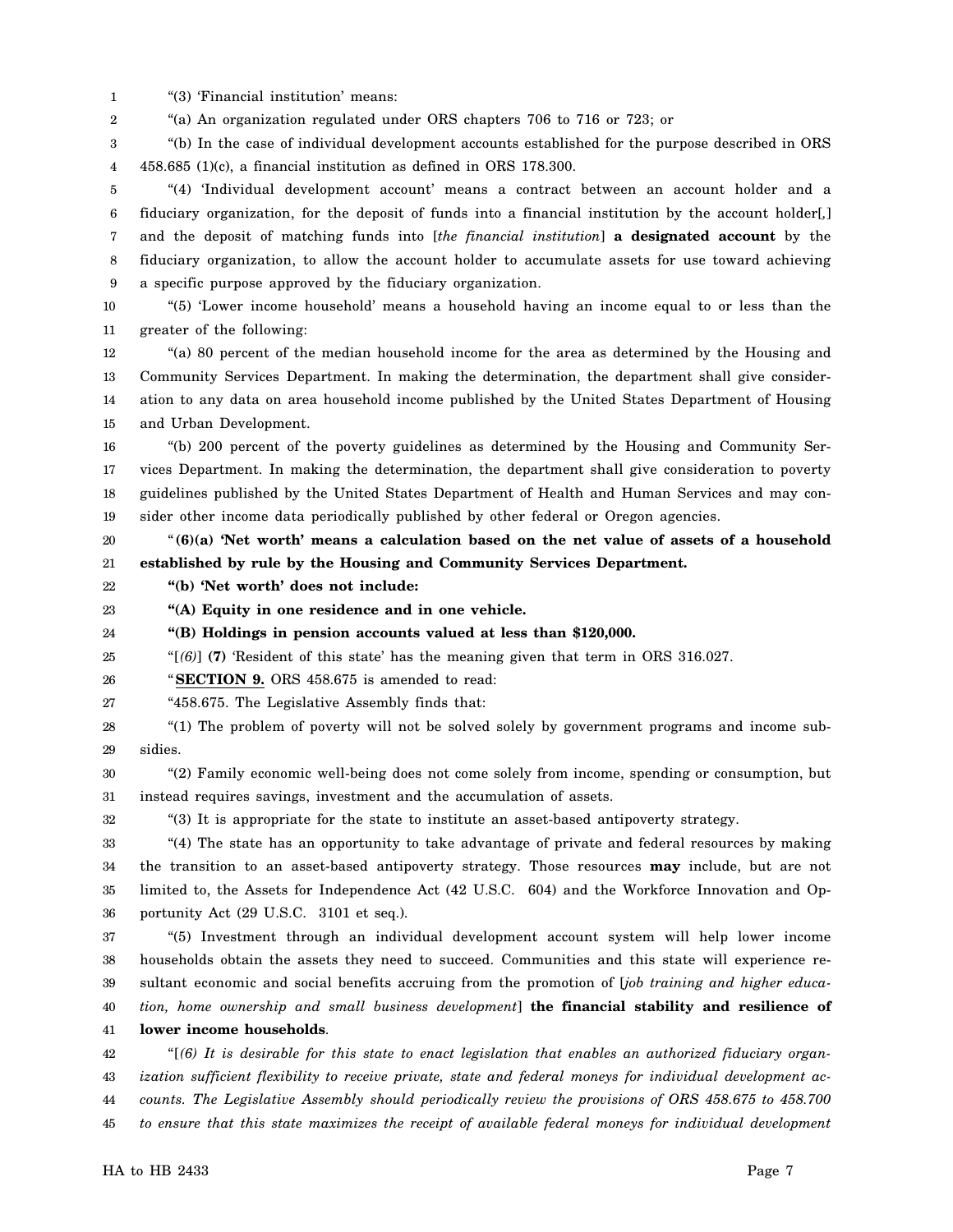1 *accounts.*]

2

"**SECTION 10.** ORS 458.680 is amended to read:

3 4 "458.680. (1) A person who qualifies to become an account holder may enter into an agreement with a fiduciary organization for the establishment of an individual development account.

5 6 7 8 9 10 11 "(2) To become an account holder a person must, in addition to meeting any other qualifications, be a member of a lower income household that has a net worth of less than \$20,000. [*As used in this subsection, 'net worth' means the value of all assets owned in whole or part by household members, excluding equity in a residence and in one vehicle, and excluding holdings in pension accounts, as defined by the Housing and Community Services Department by rule, that are valued at less than \$60,000, minus the total debts and obligations of household members, all as measured at the time that the person applies to establish the account.*]

12 13 14 15 16 "(3) Every account holder, with support from the fiduciary organization, shall develop a personal development plan to advance account holder self-reliance. The personal development plan must include appropriate coaching, mentorship, social support, financial adequacy training and assetspecific training designed to increase the independence of the person and the person's household through achievement of the account's approved purpose.

17 18 19 20 21 22 "(4) Notwithstanding subsection (1) of this section, a fiduciary organization may refuse to allow a qualified person to establish an account if establishment of the account would result in the members of a lower income household having more than one account. Notwithstanding subsection (1) of this section, a fiduciary organization shall refuse to allow a qualified person to establish an account if establishment of the account would result in the members of a lower income household having more than two accounts.

23 24 "**SECTION 11.** ORS 458.685, as amended by section 36, chapter 12, Oregon Laws 2020 (first special session) (Enrolled House Bill 4212), is amended to read:

25 26 "458.685. (1) A person may establish an individual development account only for a purpose approved by a fiduciary organization. Purposes that the fiduciary organization may approve are:

27

"(a) The acquisition of post-secondary education or job training.

28 29 30 "(b) If the account holder has established the account for the benefit of a household member who is under the age of 18 years, the payment of extracurricular nontuition expenses designed to prepare the member for post-secondary education or job training.

31 32 33 34 "(c) If the account holder has established a savings network account for higher education under ORS 178.300 to 178.360 on behalf of a designated beneficiary, the funding of qualified higher education expenses as defined in ORS 178.300 by one or more deposits into a savings network account for higher education on behalf of the same designated beneficiary.

35 36 37 38 39 40 "(d) The purchase of a primary residence. In addition to payment on the purchase price of the residence, account moneys may be used to pay any usual or reasonable settlement, financing or other closing costs. The account holder must not have owned or held any interest in a residence during the three years prior to making the purchase. However, this three-year period shall not apply to displaced homemakers, individuals who have lost home ownership as a result of divorce or owners of manufactured homes.

41 42 43 44 "(e) The rental of a primary residence when housing stability is essential to achieve state policy goals. Account moneys may be used for security deposits, first and last months' rent, application fees and other expenses necessary to move into the primary residence, as specified in the account holder's personal development plan for increasing the independence of the person.

45 "(f) The capitalization of a small business. Account moneys may be used for capital, plant,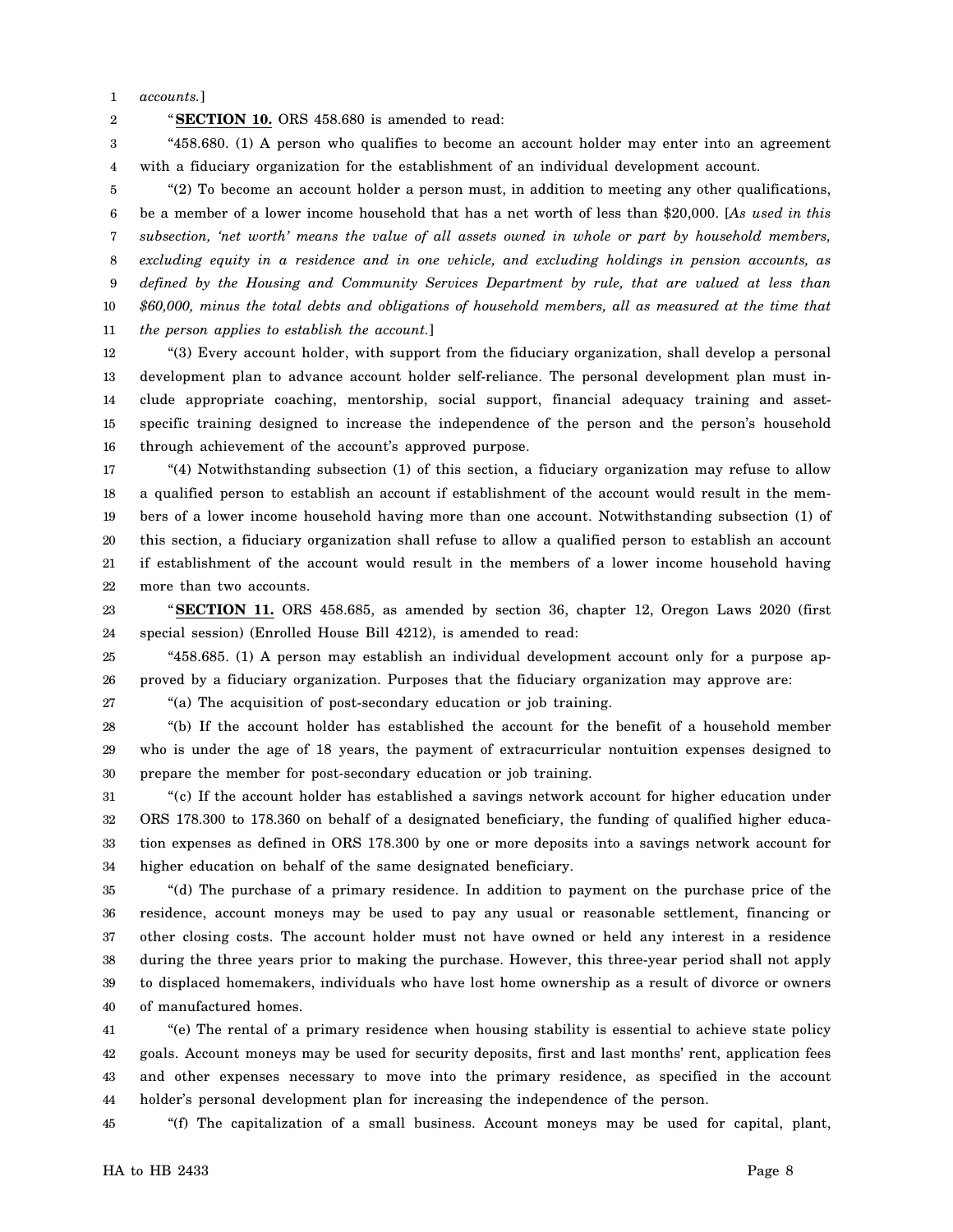1 2 3 4 5 6 equipment and inventory expenses and to hire employees upon capitalization of the small business, or for working capital pursuant to a business plan. The business plan must have been developed [*by*] with a financial institution, nonprofit microenterprise program or other qualified agent demonstrating business expertise and have been approved by the fiduciary organization. The business plan must include a description of the services or goods to be sold, a marketing plan and projected financial statements.

7 8 9 10 11 12 "(g) Improvements, repairs or modifications necessary to make or keep the account holder's primary dwelling habitable, accessible or visitable for the account holder or a household member. This paragraph does not apply to improvements, repairs or modifications made to a rented primary dwelling to achieve or maintain a habitable condition for which ORS 90.320 (1) places responsibility on the landlord. As used in this paragraph, 'accessible' and 'visitable' have the meanings given those terms in ORS 456.508.

13 14 15 16 17 "(h) The purchase of equipment, technology or specialized training [*required*]**, as specified in the account holder's personal development plan, that allows the person** to become competitive in obtaining or maintaining employment**,** [*or*] to start or maintain a business, [*as specified in the account holder's personal development plan for increasing*] **or to increase** the independence of [*the person*] **an account holder**.

18 19 "(i) The purchase or repair of a vehicle, as specified in the account holder's personal development plan for increasing the independence of the person.

20 21 "(j) The saving of funds for retirement, as specified in the account holder's personal development plan for increasing the independence of the person.

22 23 24 "(k) The payment of debts [*owed for educational or medical purposes when the account holder is saving for another allowable purpose, as specified in*] **to support** the account holder's personal development plan for increasing the independence of the person.

25 26 27 "(L) The creation or improvement of a credit score by obtaining a secured loan or a financial product that is designed to improve credit, as specified in the account holder's personal development plan for increasing the independence of the person.

28 29 "(m) The replacement of a primary residence when replacement offers significant opportunity to improve habitability or energy efficiency.

30 31 32 33 34 "(n) The establishment of savings for emergency expenses to promote financial stability and to protect existing assets **as specified in the account holder's personal development plan**. As used in this paragraph, 'emergency expenses' includes expenses for extraordinary medical costs or other unexpected and substantial personal expenses that would significantly impact the account holder's noncash assets, health, housing or standard of living if not promptly addressed.

35 36 37 38 "(2)(a) An account holder may withdraw all or part of the account holder's deposits to an individual development account for [*emergency expenses as defined in subsection (1)(n) of this section*] **any financial hardship as determined by the account holder**, without regard to whether the account was established for emergency savings.

39 40 41 42 43 44 45 "(b) [*The account holder must reimburse an account established for a purpose listed under subsection (1)(a) to (m) of this section for the amount withdrawn under this subsection. Until the reimbursement has been made in full, an account holder may not withdraw any matching deposits or accrued interest on matching deposits from the account except under this subsection.*] **The fiduciary organization shall remove from an account holder's account any moneys deposited as matching funds to deposits withdrawn under this section, unless the withdrawn deposits** were deposited and withdrawn for emergency expenses under subsection  $(1)(n)$  of this sec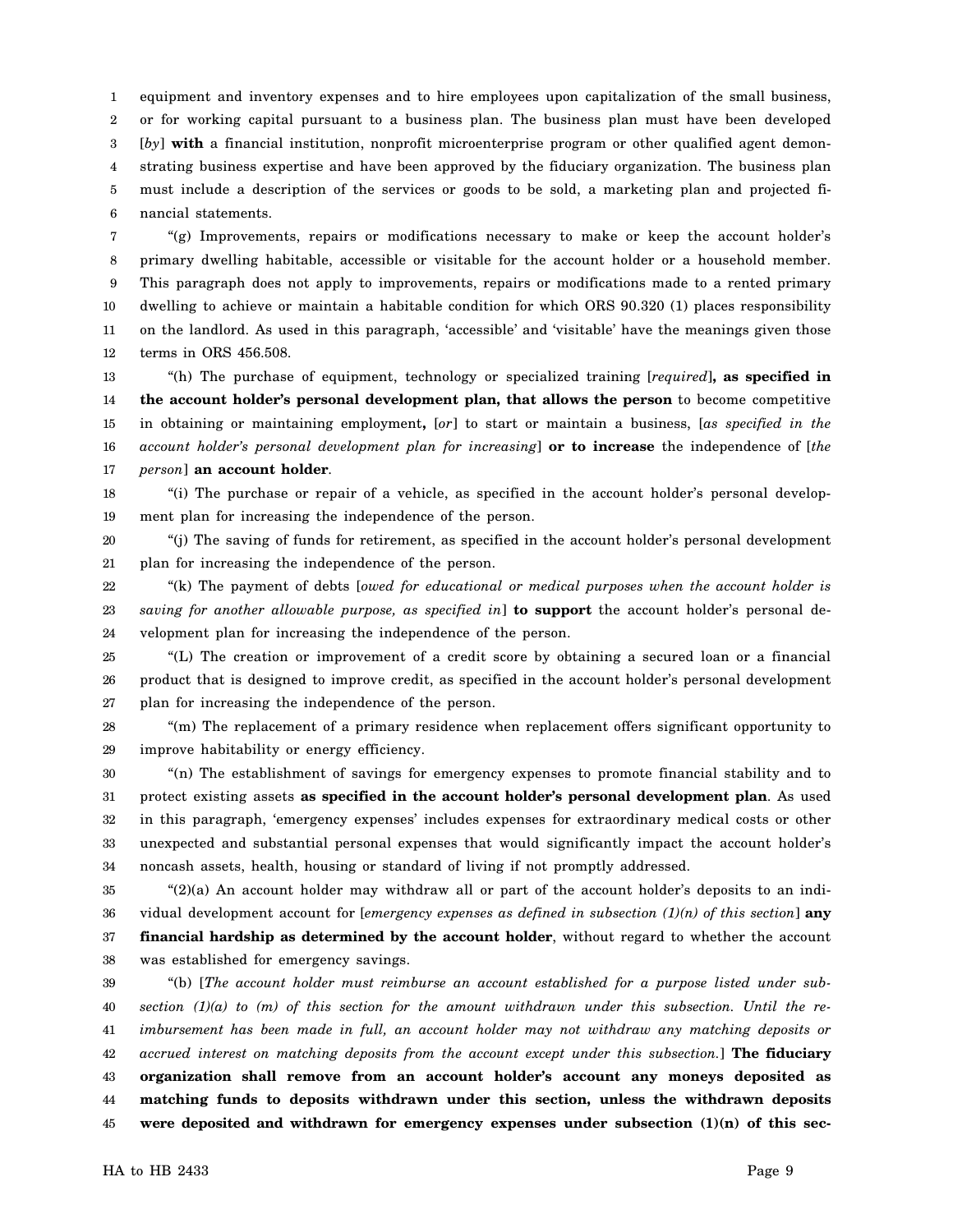1 **tion.**

2 3 4 "[*(3) If an account holder withdraws moneys from an individual development account for other than an approved purpose, the fiduciary organization may remove the account holder from the program.*]

5 6 7 8 9 " $[(4)(a)]$  (3)(a) If the account holder of an account established for the purpose set forth in subsection (1)(c) or (j) of this section has achieved the account's approved purpose in accordance with the personal development plan developed by the account holder under ORS 458.680, the account holder may withdraw, or authorize the withdrawal of, the remaining amount of all deposits, including matching deposits, and interest in the account as follows:

10 11 12 13 "(A) For an account established for the purpose set forth in subsection  $(1)(c)$  of this section, by rolling over the entire withdrawal amount, not to exceed the limit established pursuant to ORS 178.335, into one or more of the savings network accounts for higher education under ORS 178.300 to 178.360, the establishment of which is the purpose of the individual development account; or

14 15 16 "(B) For an account established for the purpose set forth in subsection  $(1)(j)$  of this section, by rolling over the entire withdrawal amount into an individual retirement account, a retirement plan or a similar account or plan established under the Internal Revenue Code.

17 18 "(b) Upon withdrawal of all moneys in the individual development account as provided in paragraph (a) of this subsection, the account relationship shall terminate.

19 20 21 "(c) The rollover of moneys into a savings network account for higher education under this subsection may not cause the amount in the savings network account for higher education to exceed the limit on total contributions established pursuant to ORS 178.335.

22 23 24 "(d) Any amount of the rollover that has been subtracted on the taxpayer's federal return pursuant to section 219 of the Internal Revenue Code shall be added back in the determination of taxable income.

25 26 27 " $[6]$  (4) If an account holder moves from the area where the program is conducted or is otherwise unable to continue in the program, the fiduciary organization may remove the account holder from the program.

28 29 30 31 "[*(6)*] **(5)** If an account holder is removed from the program under subsection [*(3) or (5)*] **(4)** of this section, all matching deposits in the account and all interest earned on matching deposits shall revert to the fiduciary organization. The fiduciary organization shall use the reverted funds as a source of matching deposits for other accounts.

32 "**SECTION 12.** ORS 458.690 is amended to read:

33 34 35 36 "458.690. (1) [*Notwithstanding ORS 315.271,*] A fiduciary organization selected under ORS 458.695 may qualify as the recipient of account contributions that qualify the contributor for a tax credit under ORS 315.271 only if [*the fiduciary organization structures the accounts to have the following features:*]

37 38 39 40 "[*(a)*] the fiduciary organization matches amounts deposited by the account holder according to a formula established by the fiduciary organization[*. The fiduciary organization shall maintain on deposit in the account*] **of** not less than \$1 nor more than \$5 for each \$1 deposited by the account holder.

41 42 "[*(b) The matching deposits by the fiduciary organization to the individual development account are placed in:*]

43 44 "[*(A) A savings account jointly held by the account holder and the fiduciary organization and requiring the signatures of both for withdrawals;*]

45 "[*(B) A savings*] **The matching funds must be deposited into a designated** account that is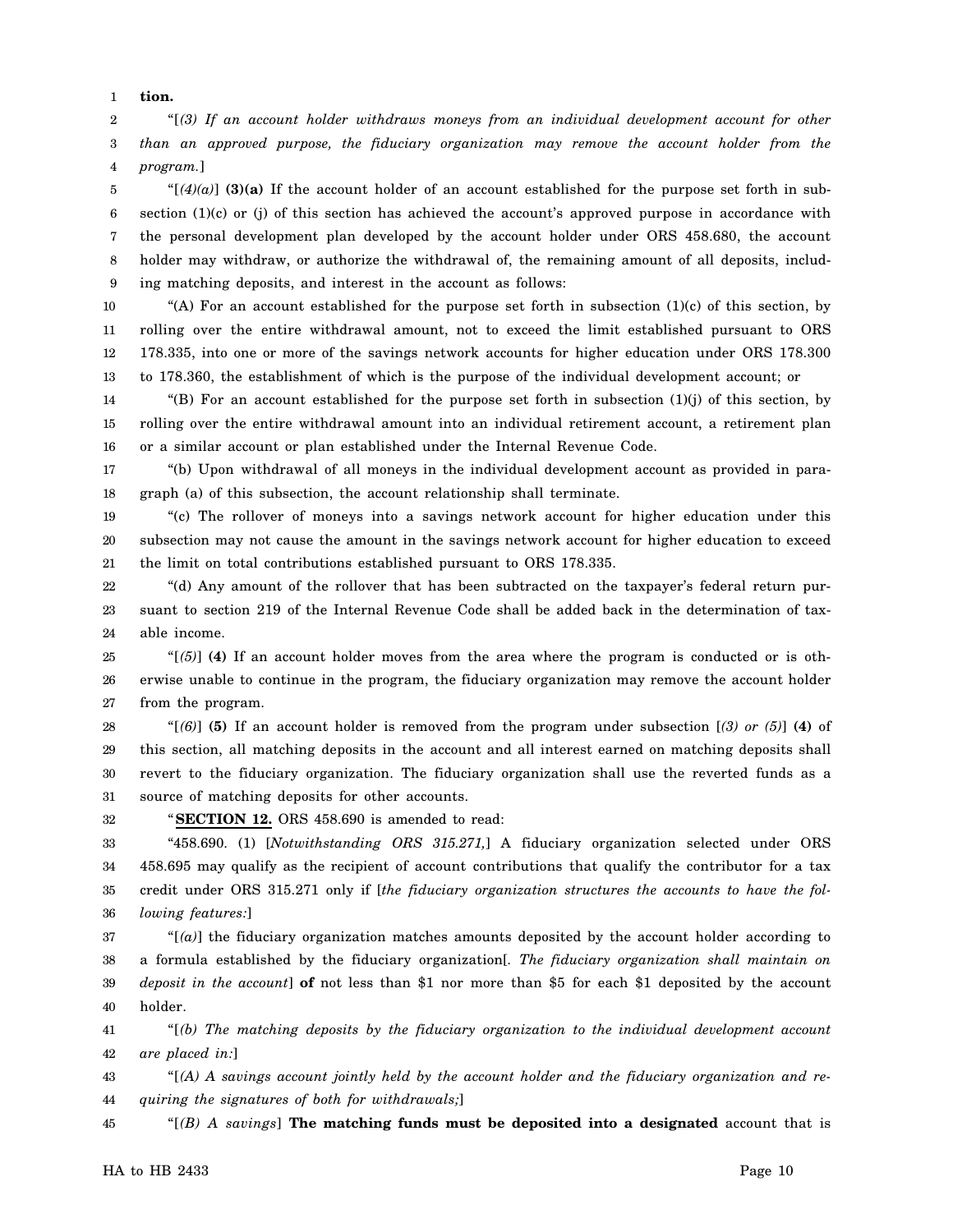1 2 controlled by the fiduciary organization and is separate from the savings account of the account holder[*; or*]**.**

3 4 5 "[*(C) In the case of an account established for the purpose described in ORS 458.685 (1)(c), a savings network account for higher education under ORS 178.300 to 178.360, in which the fiduciary organization is the account owner as defined in ORS 178.300.*]

6 7 8 9 10 "(2) Account holders may not accrue more than [*\$3,000*] **\$6,000** of matching funds under subsection (1) of this section from state-directed moneys in any 12-month period. A fiduciary organization may designate a lower amount as a limit on annual matching funds. A fiduciary organization shall maintain on deposit sufficient funds to cover the matching deposit agreements for all individual development accounts managed by the organization.

11 12 13 "(3) The Housing and Community Services Department shall adopt rules to establish a maximum total amount of state-directed moneys that may be deposited as matching funds into an individual development account.

14 15 16 "(4) The Housing and Community Services Department shall provide information to the Department of Revenue about all individual development account contributors that are qualified for a tax credit under ORS 315.271, if required by ORS 315.058.

17

"**SECTION 13.** ORS 458.700 is amended to read:

18 19 20 21 22 23 24 25 26 27 "458.700. (1) Subject to Housing and Community Services Department rules, a fiduciary organization has sole authority over, and responsibility for, the administration of individual development accounts. The responsibility of the fiduciary organization extends to all aspects of the account program, including marketing to participants, soliciting **additional** matching contributions, counseling account holders, providing financial literacy education, and conducting required verification and compliances activities. The fiduciary organization may establish program provisions as the organization believes necessary to ensure account holder compliance with the provisions of ORS 458.680 and 458.685. [*Notwithstanding ORS 458.670 (5) and 458.680 (2),*] A fiduciary organization may establish income and net worth limitations for account holders that are lower than the income and net worth limitations established by ORS 458.670 (5) and 458.680 (2).

28 29 30 31 32 "(2) A fiduciary organization may act in partnership with other entities, including businesses, government agencies, nonprofit organizations, community development corporations, community action programs, housing authorities and congregations to assist in the fulfillment of fiduciary organization responsibilities under [*this section and ORS 458.685, 458.690 and 458.695*] **ORS 458.670 to 458.700**.

33 34 "(3) A fiduciary organization may use a reasonable portion of moneys allocated to the individual development account program for administration, operation and evaluation purposes.

35 36 37 38 39 40 "(4) A fiduciary organization [*selected to administer moneys directed by the state to individual development account purposes or receiving tax deductible contributions*] shall provide the Housing and Community Services Department with an annual report of the fiduciary organization's individual development account program activity. The report [*shall*] **must** be filed no later than 90 days after the end of the fiscal year of the fiduciary organization. The report [*shall*] **must** include, but is not limited to:

41 "(a) The number of individual development accounts administered by the fiduciary organization;

42 "(b) The amount of deposits and matching deposits for each account;

43 "(c) The purpose of each account;

44 "(d) The number of withdrawals made; and

45 "(e) Any other information the department may require for the purpose of making a return on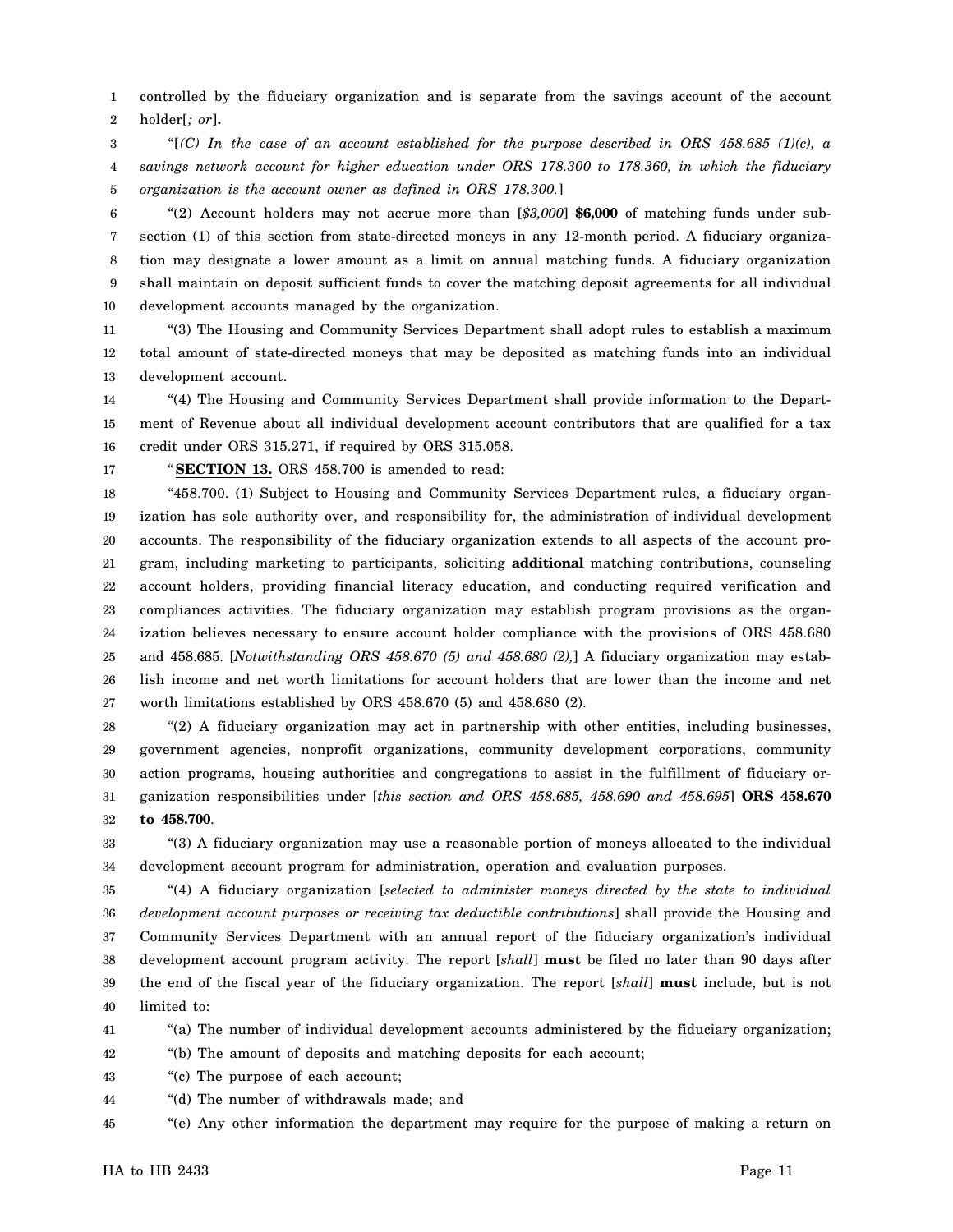1 investment analysis.

2 3 "[*(5) A fiduciary organization that is the account owner of a savings network account for higher education under ORS 178.300 to 178.360:*]

4 5 6 7 "[*(a) May make a qualified withdrawal only at the direction of the designated beneficiary and only after the savings network account of the account holder that was established for the designated beneficiary has been reduced to a balance of zero exclusively through qualified withdrawals by the designated beneficiary; and*]

8 9 10 11 "[*(b) May make nonqualified withdrawals only if the savings network account of the account holder that was established for the designated beneficiary has a balance of less than \$100 or if the account holder or designated beneficiary has granted permission to make the withdrawal. Moneys received by a fiduciary organization from a nonqualified withdrawal made under this paragraph must be used for*

12 *individual development account purposes.*]

13 14 "[*(6)*] **(5)** The department may make all reasonable and necessary rules to ensure fiduciary organization compliance with [*this section and ORS 458.685 and 458.695*] **ORS 458.670 to 458.700**.

15 "**SECTION 14.** ORS 315.650 is amended to read:

16 17 18 19 20 "315.650. (1) A credit against taxes otherwise imposed under ORS chapter 316 shall be allowed for amounts contributed by the taxpayer during the tax year to a savings network account for higher education established under ORS 178.300 to 178.360 or an ABLE account established under ORS 178.380. A taxpayer who makes contributions to both types of account may claim the credit for the amounts listed in subsection (2) of this section for each type of account.

21 22 23 "(2) The amount of the credit allowed under this section shall be limited based on the taxpayer's adjusted gross income and shall be the lesser of \$300, if reported on a joint return, or \$150, if reported on any other type of return, or the following:

24 "(a) The amount contributed, if the taxpayer's adjusted gross income does not exceed \$30,000;

25 26 "(b) 50 percent of the amount contributed, if the taxpayer's adjusted gross income exceeds \$30,000 but does not exceed \$70,000;

27 28 "(c) 25 percent of the amount contributed, if the taxpayer's adjusted gross income exceeds \$70,000 but does not exceed \$100,000;

29 30 "(d) 10 percent of the amount contributed, if the taxpayer's adjusted gross income exceeds \$100,000 but does not exceed \$250,000; or

31 32 "(e) 5 percent of the amount contributed, if the taxpayer's adjusted gross income exceeds \$250,000.

33 34 35 36 37 38 39 "(3)(a) The Department of Revenue shall annually adjust the maximum credit amounts allowable under this section according to the cost-of-living adjustment for the calendar year. The department shall first make this adjustment for a joint return by multiplying the maximum credit amount in subsection (2) of this section by the percentage (if any) by which the monthly averaged U.S. City Average Consumer Price Index for the 12 consecutive months ending August 31 of the prior calendar year exceeds the monthly averaged U.S. City Average Consumer Price Index for the 12 consecutive months ending August 31, 2018.

40 41 42 "(b) As used in this subsection, 'U.S. City Average Consumer Price Index' means the U.S. City Average Consumer Price Index for All Urban Consumers (All Items) as published by the Bureau of Labor Statistics of the United States Department of Labor.

43 44 45 "(c) If any adjustment to the maximum credit amount for a joint return, as determined under paragraph (a) of this subsection, is not a multiple of \$20, the adjustment shall be rounded to the next lower multiple of \$20. The department shall then adjust the maximum credit amount for all other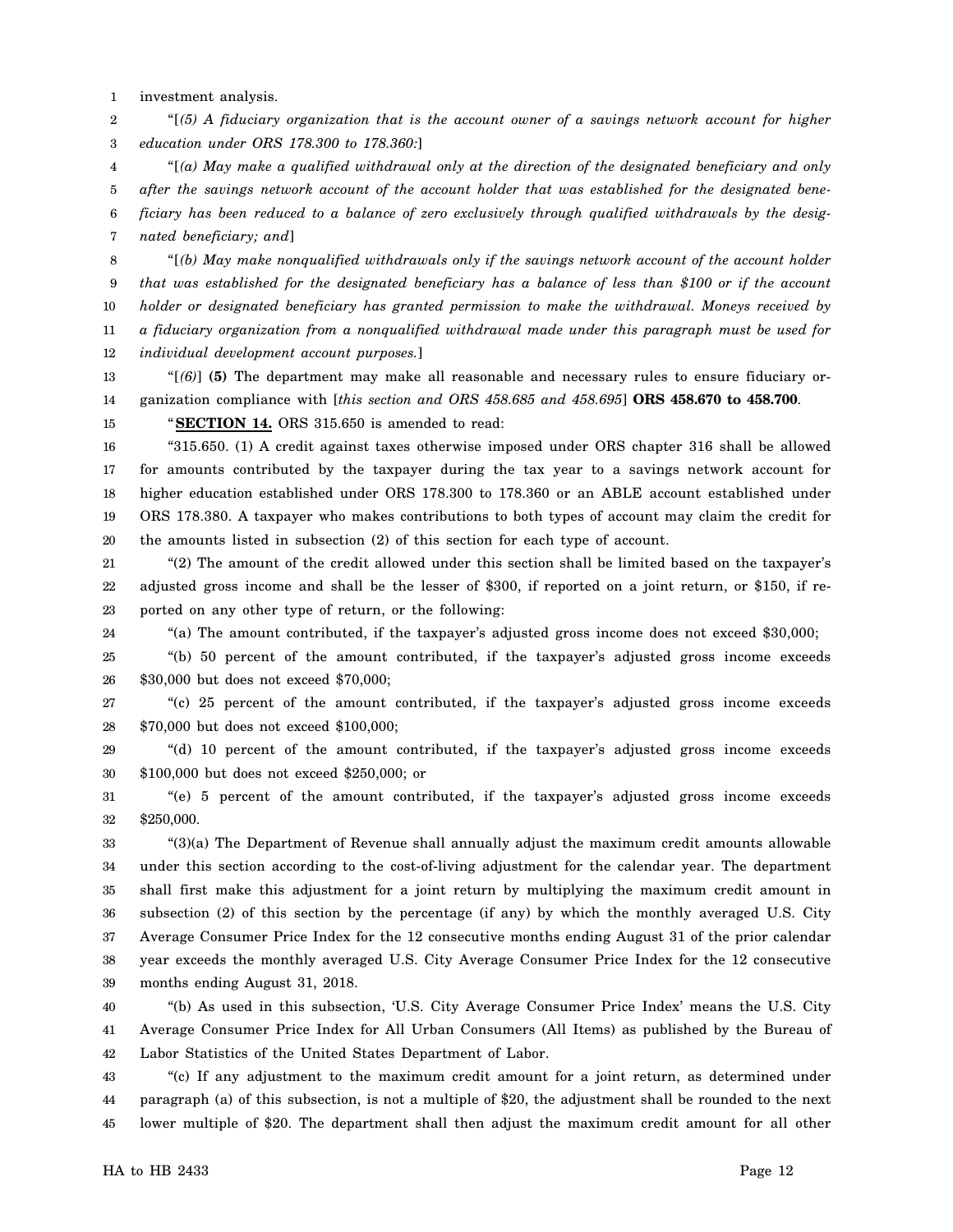1 types of returns so that it is half the maximum credit amount for a joint return.

2 3 4 5 "(4) A credit under this section is allowed for a preceding tax year for amounts contributed to a savings network account for higher education or to an ABLE account if the contribution is made before the taxpayer files a return or before the 15th day of the fourth month following the closing of the taxpayer's tax year, whichever is earlier.

6 7 8 "(5) A credit is not allowed under this section for any amount that has been transferred into a savings network account for higher education from an individual development account, through a rollover, as provided in ORS 458.685  $[(4)(a)(A)]$  (3)(a)(A).

9 10 11 12 13 14 "(6) If the amount allowable as a credit under this section, when added to the sum of the amounts allowable as payment of tax under ORS 316.187 (withholding), ORS 316.583 (estimated tax), other tax prepayment amounts and other refundable credit amounts, exceeds the taxes imposed by ORS chapters 314 and 316 for the tax year (reduced by any nonrefundable credits allowable for purposes of ORS chapter 316 for the tax year), the amount of the excess shall be refunded to the taxpayer as provided in ORS 316.502.

15 16 "(7) The credit shall be claimed on a form prescribed by the Department of Revenue that contains the information required by the department.

17 18 19 "(8) Spouses in a marriage who file separate returns for a taxable year may each claim a share of the tax credit that would have been allowed on a joint return in proportion to the adjusted gross income of each.

20

"(9) In the case of a credit allowed under this section:

21 "(a) A nonresident shall be allowed the credit in the proportion provided in ORS 316.117.

22 23 "(b) If a change in the status of the taxpayer from resident to nonresident or from nonresident to resident occurs, the credit shall be determined in a manner consistent with ORS 316.117.

24 25 26 "(c) If a change in the taxable year of the taxpayer occurs as described in ORS 314.085, or if the department terminates the taxpayer's taxable year under ORS 314.440, the credit shall be prorated or computed in a manner consistent with ORS 314.085.

27 "**SECTION 15.** ORS 316.699 is amended to read:

28 "316.699. (1) There shall be subtracted from federal taxable income the amount contributed to:

29 30 "(a) A savings network account for higher education established under ORS 178.300 to 178.360; or

31 32 33 "(b) An ABLE account established under ORS 178.380 and rules adopted by the Oregon 529 Savings Board, when the contribution is made before the designated beneficiary of the account attains 21 years of age.

34 35 "(2) Notwithstanding subsection (1) of this section, a subtraction under this section may not exceed the lesser of:

36 37 "(a) \$4,000 for the tax year if the taxpayer files a joint return, or \$2,000 for the tax year if the taxpayer files a return other than a joint return; and

38 39 40 "(b) If an amount is carried forward to a succeeding tax year under subsection (4) of this section, the balance in the savings network account for higher education or ABLE account at the close of the tax year for which the subtraction is being made.

41 42 43 44 45 "(3)(a) The Department of Revenue shall annually adjust the maximum subtraction allowable under this section according to the cost-of-living adjustment for the calendar year. The department shall make this adjustment by multiplying the amount in subsection (2) of this section by the percentage (if any) by which the monthly averaged U.S. City Average Consumer Price Index for the 12 consecutive months ending August 31 of the prior calendar year exceeds the monthly averaged U.S.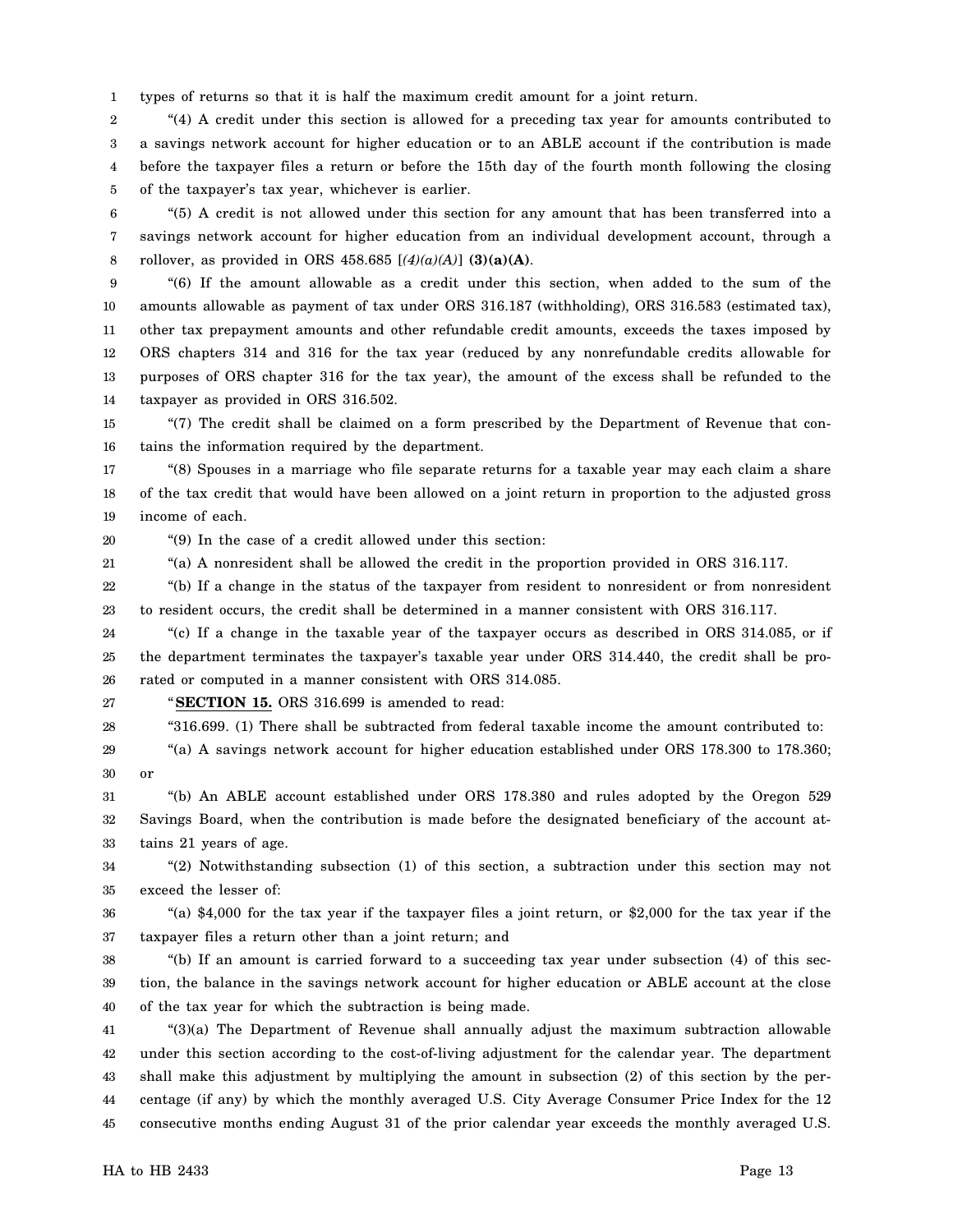1 City Average Consumer Price Index for the 12 consecutive months ending August 31, 2007.

2 3 4 "(b) As used in this subsection, 'U.S. City Average Consumer Price Index' means the U.S. City Average Consumer Price Index for All Urban Consumers (All Items) as published by the Bureau of Labor Statistics of the United States Department of Labor.

5 6 7 8 9 "(4) Any amounts contributed to a savings network account for higher education or an ABLE account that are not subtracted from federal taxable income because of the monetary limitations imposed by subsection (2) of this section may be carried forward for four succeeding tax years and subtracted from federal taxable income in any of those succeeding tax years in an amount that does not exceed the monetary limitations imposed by subsection (2) of this section.

10 11 12 13 "(5) The amount contributed to a savings network account for higher education or an ABLE account may be subtracted from a preceding tax year if the contribution is made before the taxpayer files a return or before the 15th day of the fourth month following the closing of the taxpayer's tax year, whichever is earlier.

14 15 16 "(6) A subtraction is not allowed under this section for any amount that has been transferred into a savings network account for higher education from an individual development account, through a rollover, as provided in ORS 458.685  $[(4)(a)(A)]$  (3)(a)(A).

17 18 "**SECTION 16.** Section 50, chapter 913, Oregon Laws 2009, as amended by section 13, chapter 701, Oregon Laws 2015, is amended to read:

19 20 21 "**Sec. 50. An offset is not allowed under** ORS 734.835 [*does not apply to tax years beginning*] **if the first tax year for which the credit would otherwise be allowed begins** on or after January 1, [*2022*] **2028**.

22 23 "**SECTION 17.** Section 9, chapter 843, Oregon Laws 2007, as amended by section 52, chapter 913, Oregon Laws 2009, and section 12, chapter 701, Oregon Laws 2015, is amended to read:

24 25 "**Sec. 9.** (1) ORS 315.624 applies to tax years beginning on or after January 1, 2008, and before January 1, [*2022*] **2028**.

26 27 "(2) The amendments to ORS 316.680 by section 2, chapter 843, Oregon Laws 2007, apply to tax years beginning on or after January 1, 2008, and before January 1, 2012.

28

"**SECTION 18.** ORS 315.167 is amended to read:

29 30 31 "315.167. (1) Prior to the completion of an agriculture workforce housing project for which credit under ORS 315.164 will be claimed, an owner or operator of agriculture workforce housing shall apply to the Housing and Community Services Department for a letter of credit approval.

32 33 "(2) The application shall be on such form as is prescribed by the Housing and Community Services Department and shall provide:

34 "(a) The name, address and taxpayer identification number of the taxpayer;

35 "(b) The location of the proposed agriculture workforce housing;

36 37 "(c) A description of the project identifying the type of housing that is the subject of the agriculture workforce housing project;

38

"(d) An estimate of the eligible costs of the agriculture workforce housing project;

39 40 "(e) The number of units in the project dedicated to agriculture workforce housing and the eligible costs associated with the units;

41 42 "(f) The amount of credit to be claimed by the owner or operator of agriculture workforce housing, and the amount of credit, if any, to be claimed by a contributor under ORS 315.169; and

43 "(g) Any other information as the Housing and Community Services Department may require.

44 45 "(3) The Housing and Community Services Department may review applications using any reasonable system of prioritizing review established by department rule.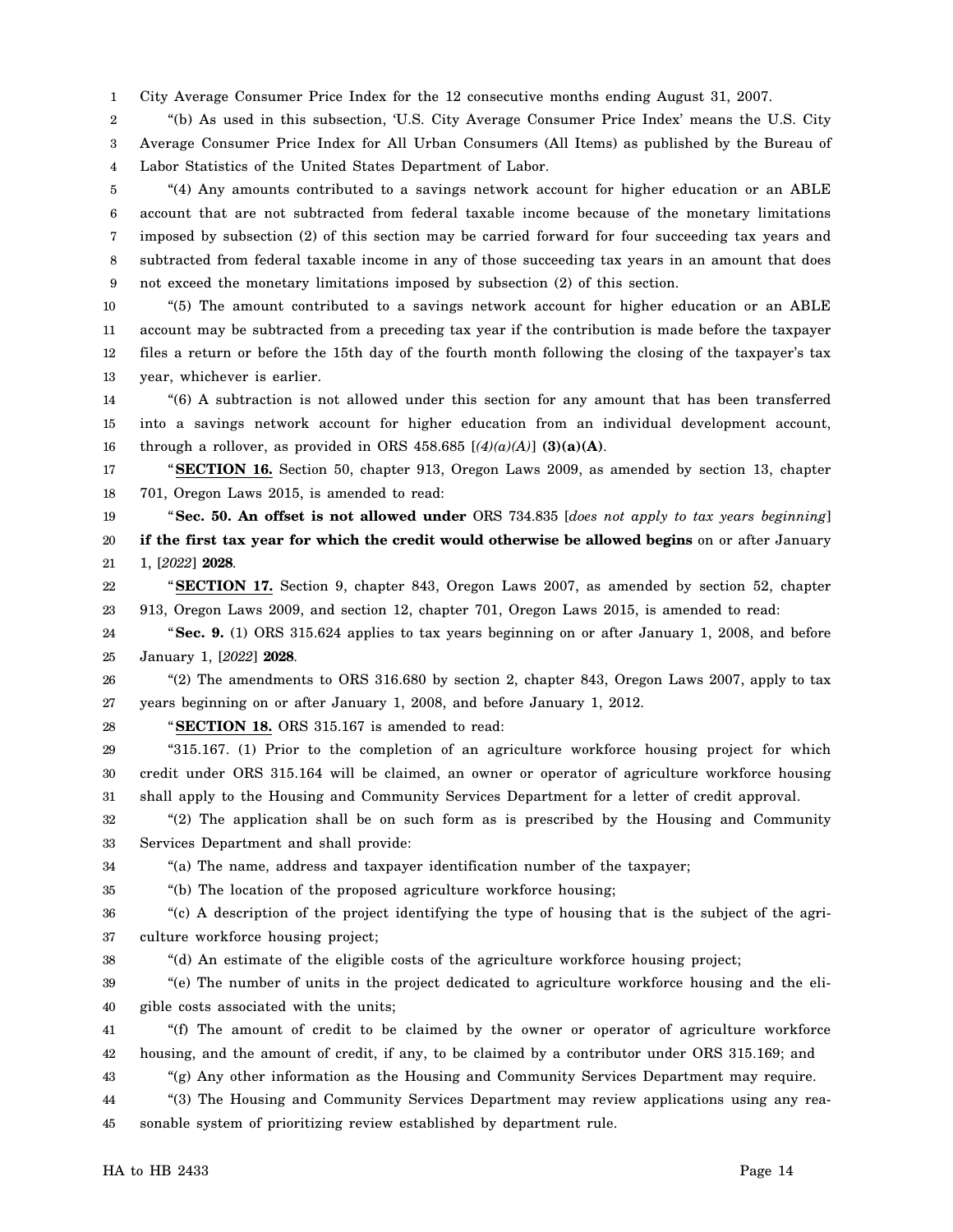1 2 3 4 5 "[*(4) Applications filed in compliance with this section shall be approved by the Housing and Community Services Department to the extent that the total of estimated eligible costs for all approved agriculture workforce housing projects for the calendar year is equal to or less than \$7.25 million. No application shall be approved if the addition of the estimated eligible costs of the project to the estimated eligible costs for all approved projects for the calendar year would exceed \$7.25 million.*]

6 7 8 9 10 "[*(5)*] **(4)** Upon approval of an application, the Housing and Community Services Department shall prepare a letter of credit approval. The letter shall state the approved amount of estimated eligible costs for the agriculture workforce housing project and, if applicable, the portion of credit to be claimed by an owner or operator of agriculture workforce housing under ORS 315.164 and the portion of credit to be claimed by a contributor under ORS 315.169. The letter shall be sent:

11 12 "(a) To the owner or operator of agriculture workforce housing, if any credit is to be claimed under ORS 315.164; and

13 14 "(b) To the contributor, if any credit is to be claimed under ORS 315.169 and if the contributor has been identified at the time of approval.

15 16 17 18 19 "[*(6)*] **(5)** At the conclusion of each calendar year, the Housing and Community Services Department shall send a list of the names, addresses and taxpayer identification numbers of taxpayers to whom a letter of credit approval has been issued under this section during the calendar year, along with approved amounts of estimated eligible costs for each agriculture workforce housing project, to the Department of Revenue.

20 21 22 23 24 "[*(7)*] **(6)** Notwithstanding that a letter of credit approval has been issued to a taxpayer under this section, the Department of Revenue may disallow, in whole or in part, a claim for credit under ORS 315.164 upon the Department of Revenue's determination that under the provisions of ORS 315.164 the taxpayer is not entitled to the credit or is only entitled to a portion of the amount claimed.

25 26 27 28 29 "**SECTION 19. Section 20 of this 2021 Act is added to and made a part of ORS chapter 315.** "**SECTION 20. The Housing and Community Services Department may approve an application under ORS 315.167 only if the potential credits of the project would not cause the total potential credits claimed under ORS 315.164 (1) for all approved applications to exceed \$16.75 million within the biennium in which the application is approved.**

30 31 "**SECTION 21. Section 20 of this 2021 Act applies to biennia beginning on or after July 1, 2021.**

32

"**SECTION 22.** ORS 458.660 is amended to read:

33 34 35 36 "458.660. (1) Except as provided in subsection (2) of this section, the Housing and Community Services Department shall disburse the moneys credited to the [*Farmworker*] **Agricultural Worker** Housing Development Account to expand this state's supply of housing for low and very low income [*farmworkers*] **agricultural workers**.

37 38 39 "(2) The department may expend funds from the account for administration of the account as provided for in the legislatively approved budget, as that term is defined in ORS 291.002, for the department.

40 "**SECTION 23.** ORS 458.620 is amended to read:

41 42 "458.620. (1) There is created, separate and distinct from the General Fund of the State Treasury, the Oregon Housing Fund, which consists of six separate revolving accounts:

43 "(a) The Housing Development and Guarantee Account;

44 "(b) The Emergency Housing Account;

45 "(c) The Home Ownership Assistance Account;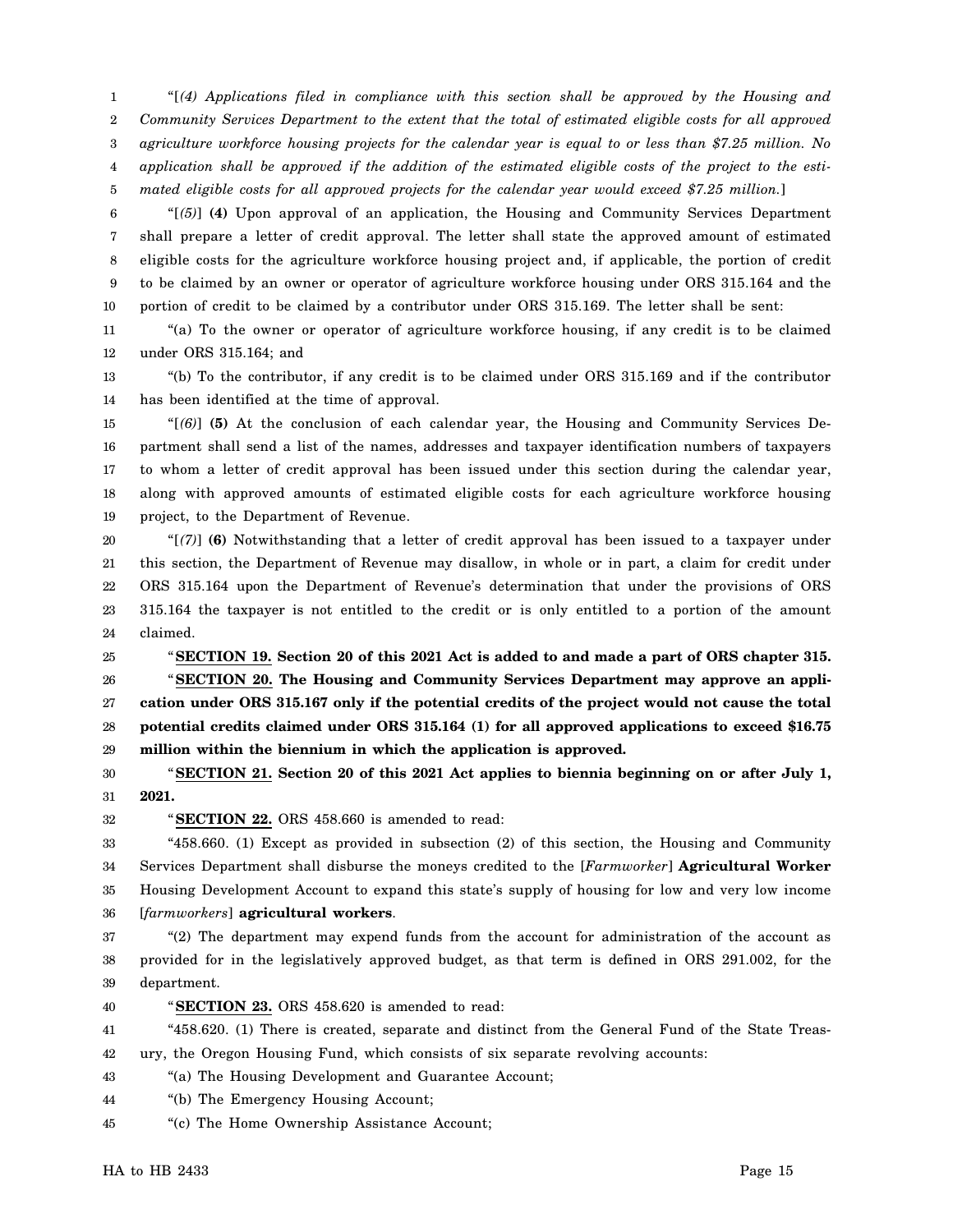| 1  | "(d) The [Farmworker] Agricultural Worker Housing Development Account;                            |
|----|---------------------------------------------------------------------------------------------------|
| 2  | "(e) The General Housing Account; and                                                             |
| 3  | "(f) The Wildfire Damage Housing Relief Account.                                                  |
| 4  | "(2) Earnings on investment of moneys in:                                                         |
| 5  | "(a) The Housing Development and Guarantee Account accrue to that account.                        |
| 6  | "(b) The Emergency Housing Account accrue to that account.                                        |
| 7  | "(c) The Home Ownership Assistance Account accrue to that account.                                |
| 8  | "(d) The [Farmworker] Agricultural Worker Housing Development Account accrue to that ac-          |
| 9  | count.                                                                                            |
| 10 | "(e) The General Housing Account accrue to that account.                                          |
| 11 | "(f) The Wildfire Damage Housing Relief Account accrue to that account.                           |
| 12 | "(3)(a) Moneys in the Housing Development and Guarantee Account are continuously appropri-        |
| 13 | ated to the Housing and Community Services Department to carry out the provisions of ORS 458.630. |
| 14 | "(b) Moneys in the Emergency Housing Account are continuously appropriated to the depart-         |
| 15 | ment to carry out the provisions of ORS 458.650.                                                  |
| 16 | "(c) Moneys in the Home Ownership Assistance Account are continuously appropriated to the         |
| 17 | department to carry out the provisions of ORS 458.655.                                            |
| 18 | "(d) Moneys in the [Farmworker] Agricultural Worker Housing Development Account are               |
| 19 | continuously appropriated to the department to carry out the provisions of ORS 458.660.           |
| 20 | "(e) Moneys in the General Housing Account are continuously appropriated to the department        |
| 21 | to carry out the provisions of ORS 456.515 to 456.725.                                            |
| 22 | "(f) Moneys in the Wildfire Damage Housing Relief Account are continuously appropriated to        |
| 23 | the department to carry out the provisions of ORS 458.667.                                        |
| 24 | "(4) Individuals and corporations, both for profit or nonprofit, may make monetary contributions  |
| 25 | to be credited to:                                                                                |
| 26 | "(a) The Housing Development and Guarantee Account; or                                            |
| 27 | "(b) The General Housing Account.                                                                 |
| 28 | "SECTION 24. ORS 458.620, as amended by section 39, chapter 10, Oregon Laws 2020 (second          |
| 29 | special session), is amended to read:                                                             |
| 30 | "458.620. (1) There is created, separate and distinct from the General Fund of the State Treas-   |
| 31 | ury, the Oregon Housing Fund, which consists of five separate revolving accounts:                 |
| 32 | "(a) The Housing Development and Guarantee Account;                                               |
| 33 | "(b) The Emergency Housing Account;                                                               |
| 34 | "(c) The Home Ownership Assistance Account;                                                       |
| 35 | "(d) The [Farmworker] Agricultural Worker Housing Development Account; and                        |
| 36 | "(e) The General Housing Account.                                                                 |
| 37 | "(2) Earnings on investment of moneys in:                                                         |
| 38 | "(a) The Housing Development and Guarantee Account accrue to that account.                        |
| 39 | "(b) The Emergency Housing Account accrue to that account.                                        |
| 40 | "(c) The Home Ownership Assistance Account accrue to that account.                                |
| 41 | "(d) The [Farmworker] Agricultural Worker Housing Development Account accrue to that ac-          |
| 42 | count.                                                                                            |
| 43 | "(e) The General Housing Account accrue to that account.                                          |
| 44 | "(3)(a) Moneys in the Housing Development and Guarantee Account are continuously appropri-        |
| 45 | ated to the Housing and Community Services Department to carry out the provisions of ORS 458.630. |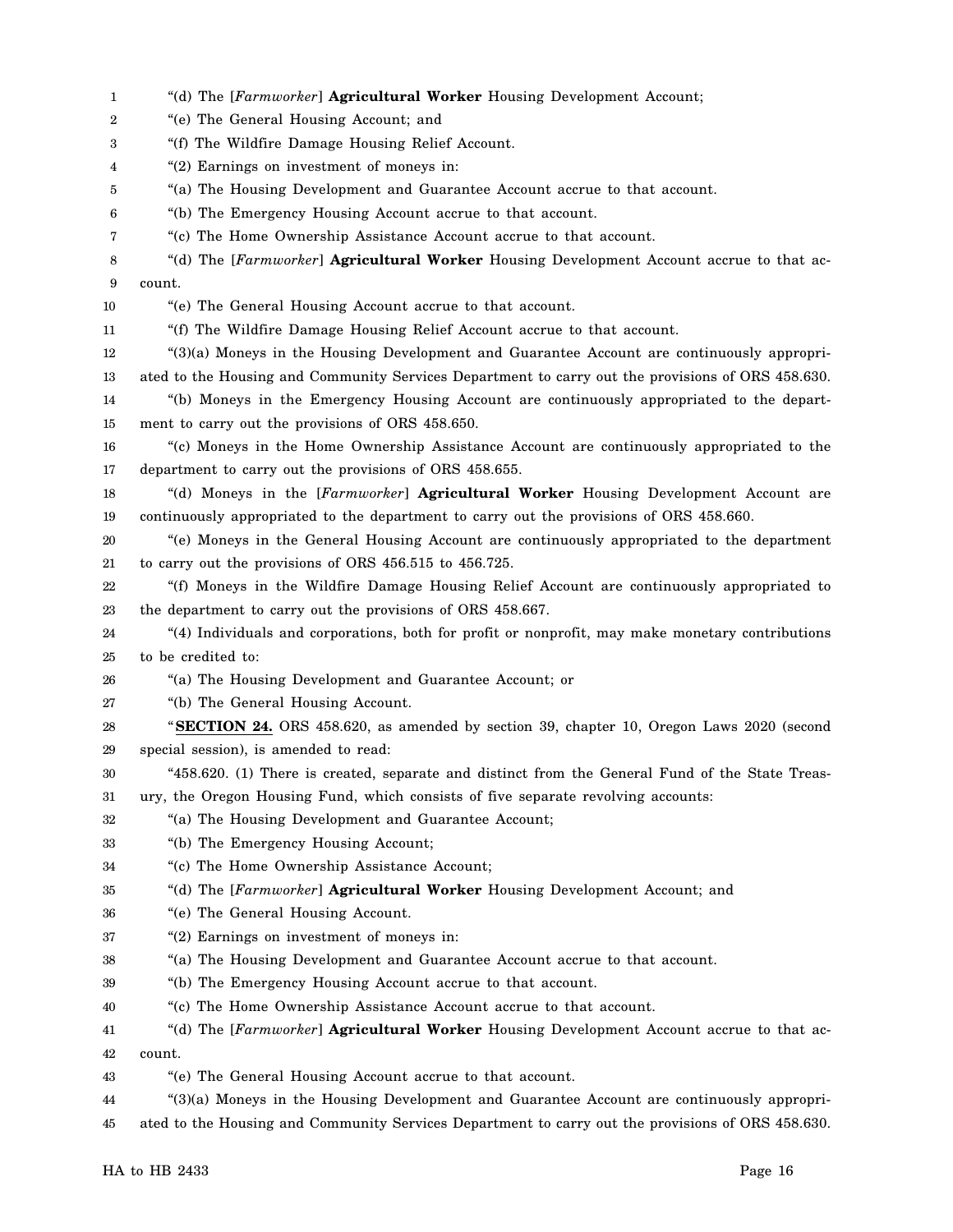1 2 "(b) Moneys in the Emergency Housing Account are continuously appropriated to the department to carry out the provisions of ORS 458.650.

3 4 "(c) Moneys in the Home Ownership Assistance Account are continuously appropriated to the department to carry out the provisions of ORS 458.655.

5 6 "(d) Moneys in the [*Farmworker*] **Agricultural Worker** Housing Development Account are continuously appropriated to the department to carry out the provisions of ORS 458.660.

7 8 "(e) Moneys in the General Housing Account are continuously appropriated to the department to carry out the provisions of ORS 456.515 to 456.725.

9 10 "(4) Individuals and corporations, both for profit or nonprofit, may make monetary contributions to be credited to:

11 "(a) The Housing Development and Guarantee Account; or

12 "(b) The General Housing Account.

13 "**SECTION 25.** ORS 654.086 is amended to read:

14 15 16 17 18 19 "654.086. (1) The Director of the Department of Consumer and Business Services or the authorized representative of the director has the authority to assess civil penalties as provided by this section for violation of the requirements of a state occupational safety or health statute or the lawful rules, standards or orders adopted under the statute. In setting maximum penalties, the director or the director's representative shall consider, but may not exceed, the maximum penalties under the federal Occupational Safety and Health Act of 1970 (29 U.S.C. 651 et seq.).

20 21 "(a) Any employer who receives a citation for a serious violation of such requirements shall be assessed a civil penalty of not less than \$50.

22 23 "(b) Any employer who receives a citation for a violation of such requirements, and such violation is specifically determined not to be of a serious nature, may be assessed a civil penalty.

24 25 26 "(c) Any employer who willfully or repeatedly violates such requirements may be assessed a civil penalty of not less than the minimum penalty under the federal Occupational Safety and Health Act of 1970 (29 U.S.C. 651 et seq.).

27 28 "(d) Any employer who receives a citation, as provided in ORS 654.071 (4), for failure to correct a violation may be assessed a civil penalty for each day during which the violation continues.

29 30 "(e) Any employer who knowingly makes any false statement, representation or certification regarding the correction of a violation shall be assessed a civil penalty of not less than \$100.

31 32 33 "(f) Any employer who violates any of the posting requirements, as prescribed under the provisions of ORS 654.001 to 654.295, 654.412 to 654.423 and 654.750 to 654.780, may be assessed a civil penalty for each violation.

34 35 "(g) Any person who violates the provisions of ORS  $654.082$  (2) or (3) shall be assessed a civil penalty of not less than \$100 for each violation.

36 37 "(h) Notwithstanding paragraph (b) of this subsection, an employer who substantially fails to comply with ORS 654.174 (1) shall be assessed a civil penalty of not less than \$250 for each violation.

38 39 40 "(i) Any insurer or self-insured employer who violates any provision of ORS 654.097, or any rule or order carrying out ORS 654.097, shall be assessed a civil penalty. Each violation, or each day a violation continues, shall be considered a separate offense.

41 42 43 44 45 "(2) For the purposes of ORS  $654.001$  to  $654.295$ ,  $654.412$  to  $654.423$  and  $654.750$  to  $654.780$  a serious violation exists in a place of employment if there is a substantial probability that death or serious physical harm could result from a condition which exists, or from one or more practices, means, methods, operations or processes which have been adopted or are in use, in such place of employment unless the employer did not, and could not with the exercise of reasonable diligence,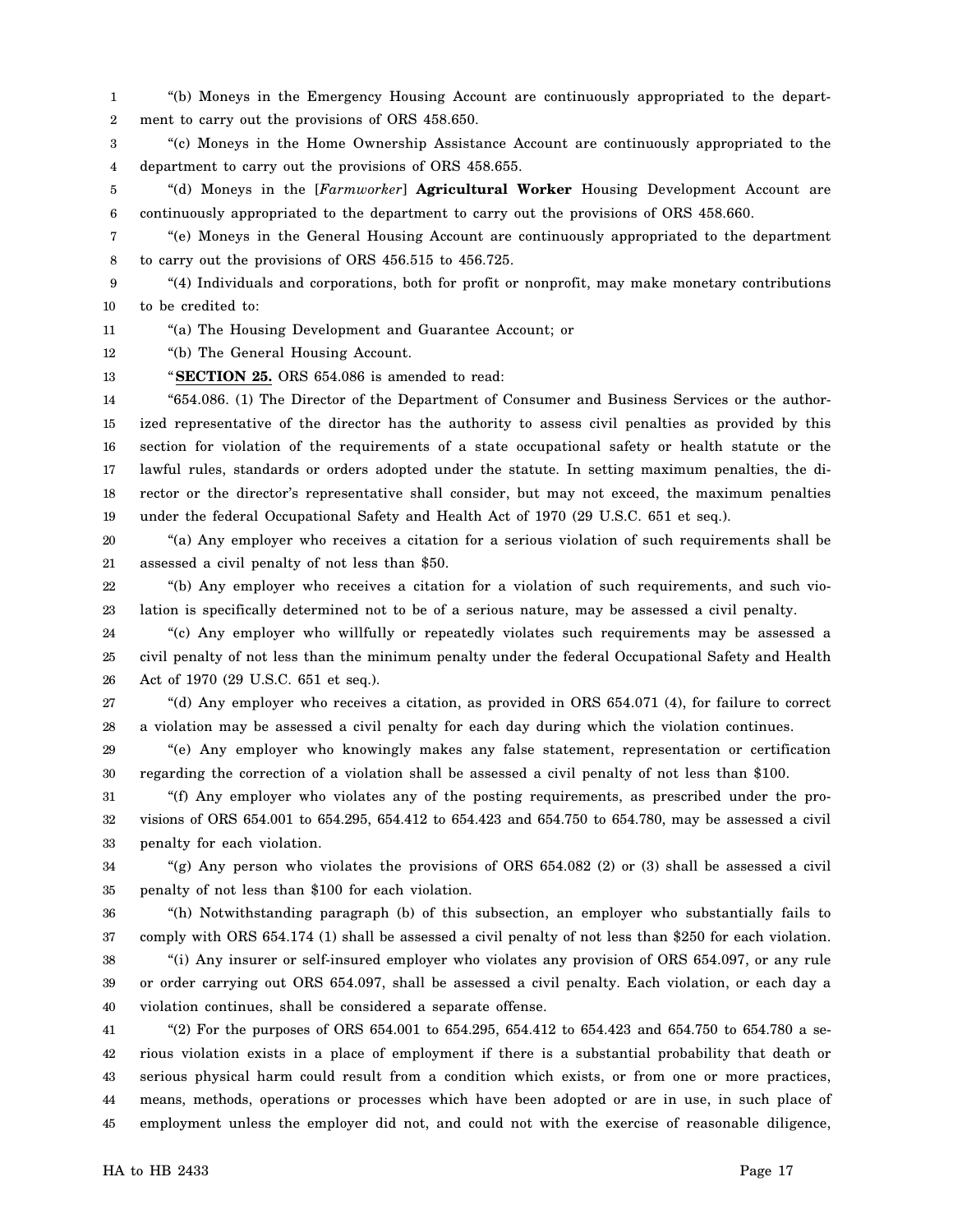1 know of the presence of the violation.

2 3 4 5 6 7 8 9 "(3) When an order assessing a civil penalty becomes final by operation of law or on appeal, unless the amount of penalty is paid within 20 days after the order becomes final, it constitutes a judgment and may be recorded with the county clerk in any county of this state. The clerk shall thereupon record the name of the person incurring the penalty and the amount of the penalty in the County Clerk Lien Record. The penalty provided in the order so recorded shall become a lien upon the title to any interest in property owned by the person against whom the order is entered, and execution may be issued upon the order in the same manner as execution upon a judgment of a court of record.

10 11 12 "(4) Except as provided in subsection (5) of this section, civil penalties collected under ORS 654.001 to 654.295, 654.412 to 654.423 and 654.750 to 654.780 shall be paid into the Consumer and Business Services Fund.

13 14 15 "(5) Civil penalties assessed under this section for a violation of ORS 658.750 shall be credited to the [*Farmworker*] **Agricultural Worker** Housing Development Account of the Oregon Housing Fund.

16

"**SECTION 26.** ORS 658.453 is amended to read:

17 18 "658.453. (1) In addition to any other penalty provided by law, the Commissioner of the Bureau of Labor and Industries may assess a civil penalty not to exceed \$2,000 for each violation by:

19 20 "(a) A labor contractor who, without the license required by ORS 658.405 to 658.511, recruits, solicits, supplies or employs a worker.

21 "(b) A labor contractor who fails to comply with ORS 658.415 (16).

22 "(c) A labor contractor who fails to comply with ORS 658.440 (1), (2)(c) or (3).

23 "(d) Any person who violates ORS 658.452.

24 "(e) A labor contractor who fails to comply with ORS 658.417 (1).

25 "(f) Any person who uses an unlicensed labor contractor without complying with ORS 658.437.

26 "(2) Civil penalties under this section shall be imposed as provided in ORS 183.745.

27 28 29 "(3) All penalties recovered under this section shall be paid into the State Treasury and credited to the [*Farmworker*] **Agricultural Worker** Housing Development Account of the Oregon Housing Fund.

30 31 32 33 34 35 36 "(4) After filing a complaint with the commissioner, in addition to any other penalty provided by law, a worker has a right of action against a labor contractor who violates ORS 658.417 (1) or (2), 658.440 or 658.452 without exhausting any alternative administrative remedies. The action may not be commenced later than two years after the date of the violation giving rise to the right of action. The amount of damages recoverable for each violation under this subsection is actual damages or \$1,000, whichever amount is greater. In any such action the court may award to the prevailing party, in addition to costs and disbursements, reasonable attorney fees at trial and appeal.

37

"**SECTION 27.** ORS 658.815 is amended to read:

38 39 40 41 "658.815. (1) All farmworker camp indorsement fees received by the Commissioner of the Bureau of Labor and Industries under ORS 658.810 shall be credited to the Bureau of Labor and Industries Account. Notwithstanding ORS 651.160 (1) and 658.413 (4), moneys credited to the account under this subsection are continuously appropriated for the enforcement of ORS 658.705 to 658.850.

42 43 44 "(2) Moneys collected from civil penalties imposed by the commissioner pursuant to ORS 658.850 for violations of ORS 658.750 shall be credited to the [*Farmworker*] **Agricultural Worker** Housing Development Account of the Oregon Housing Fund.

45 "(3) Except as provided in subsection (2) of this section, all moneys other than fees described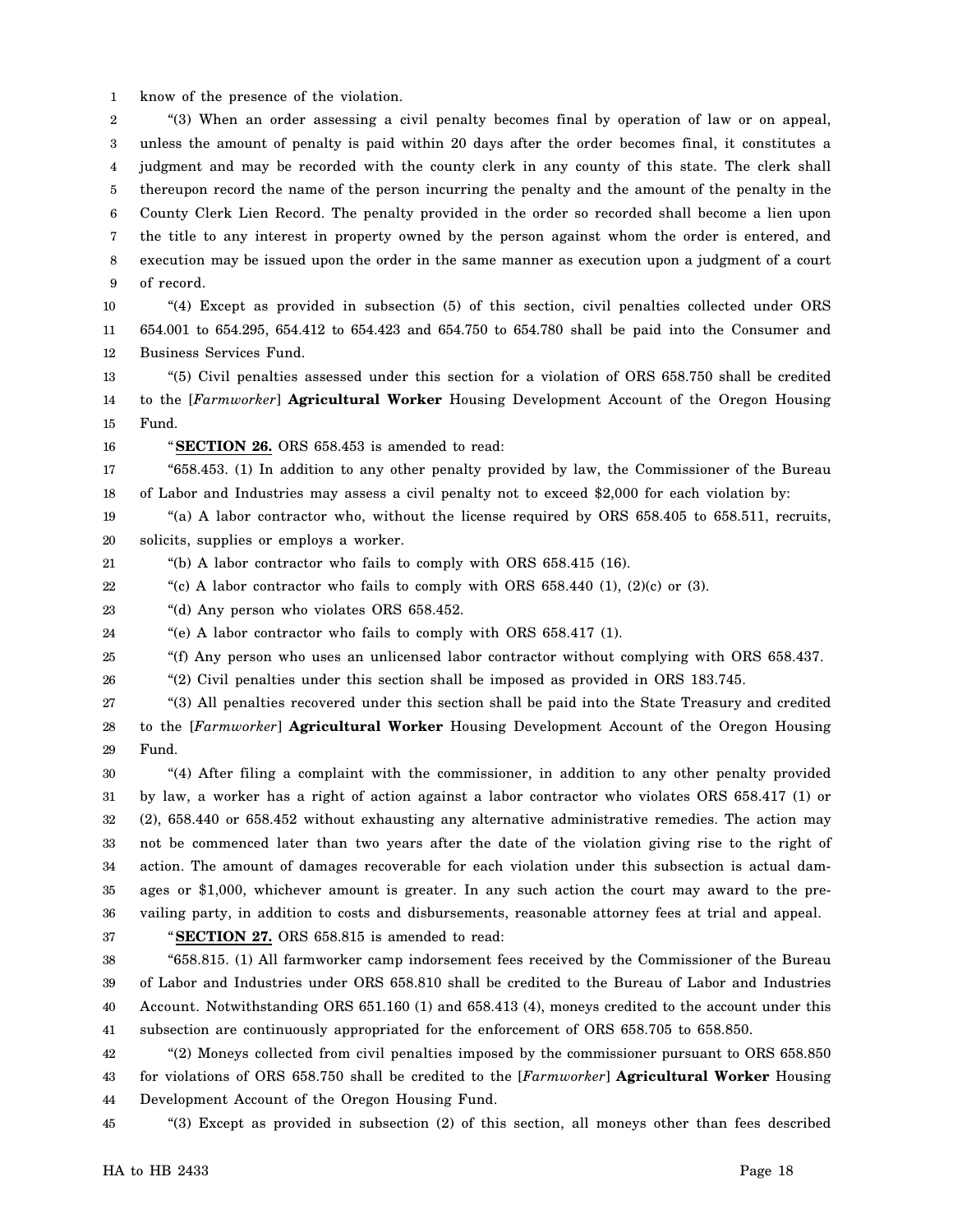1 in ORS 658.413 received by the commissioner under ORS 658.705 to 658.850 shall be credited to the

2 General Fund.

3 4 5 6 7 8 9 "**SECTION 28. (1) The amendments to ORS 458.620, 458.660, 654.086, 658.453 and 658.815 by sections 22 to 27 of this 2021 Act are intended to change the name of the 'Farmworker Housing Development Account' to the 'Agricultural Worker Housing Development Account.' "(2) For the purpose of harmonizing and clarifying statutory law, the Legislative Counsel may substitute for words designating the 'Farmworker Housing Development Account,' wherever they occur in statutory law, other words designating the 'Agricultural Worker Housing Development Account.'**

10 11

"**SECTION 29.** ORS 317.097 is amended to read: "317.097. (1) As used in this section:

12 13 "(a) 'Annual rate' means the yearly interest rate specified on the note, and not the annual percentage rate, if any, disclosed to the applicant to comply with the federal Truth in Lending Act.

14 15 16 "**(b) 'Bonds' means a bond, as defined in ORS 286A.001, if issued on behalf of the Housing and Community Services Department, or bonds, as defined in ORS 456.055, if issued by a housing authority.**

17 18 " $[$ (b) $]$  (c) 'Finance charge' means the total of all interest, loan fees, interest on any loan fees financed by the lending institution, and other charges related to the cost of obtaining credit.

19 20 21 "[*(c)*] **(d)** 'Lending institution' means any insured institution, as that term is defined in ORS 706.008, any mortgage banking company that maintains an office in this state or any community development corporation that is organized under the Oregon Nonprofit Corporation Law.

22 "[*(d)*] **(e)** 'Manufactured dwelling park' has the meaning given that term in ORS 446.003.

23 24 25 26 27 28 "[*(e)*] **(f)** 'Nonprofit corporation' means a corporation that is exempt from income taxes under section 501(c)(3) or (4) of the Internal Revenue Code as amended and in effect on December 31, 2018. "[*(f)*] **(g)** 'Preservation project' means housing that was previously developed as affordable housing with a contract for rent assistance from the United States Department of Housing and Urban Development or the United States Department of Agriculture and that is being acquired by a sponsoring entity.

29 30 " $(g)$ ] (h) 'Qualified assignee' means any investor participating in the secondary market for real estate loans.

31 32 33 34 " $[(h)]$  (i) 'Qualified borrower' means any borrower that is a sponsoring entity that has a controlling interest in the real property that is financed by a qualified loan. A controlling interest includes a controlling interest in the general partner of a limited partnership that owns the real property.

35 "[*(i)*] **(j)** 'Qualified loan' means:

36 37 "(A) A loan that meets the criteria stated in subsection (5) of this section or that is made to refinance a loan that meets the criteria described in subsection (5) of this section; or

38 39 40 "[*(B) The purchase by a lending institution of bonds, as defined in ORS 286A.001, issued on behalf of the Housing and Community Services Department, the proceeds of which are used to finance or refinance a loan that meets the criteria described in subsection (5) of this section.*]

41 42 43 44 45 "**(B) The purchase by a lending institution of bonds, the proceeds of which are used to finance or refinance a loan that meets the criteria described in subsection (5) of this section.** "[*(j)*] **(k)** 'Sponsoring entity' means a nonprofit corporation, nonprofit cooperative, state governmental entity, local unit of government as defined in ORS 466.706, housing authority or any other person, provided that the person has agreed to restrictive covenants imposed by a nonprofit corpo-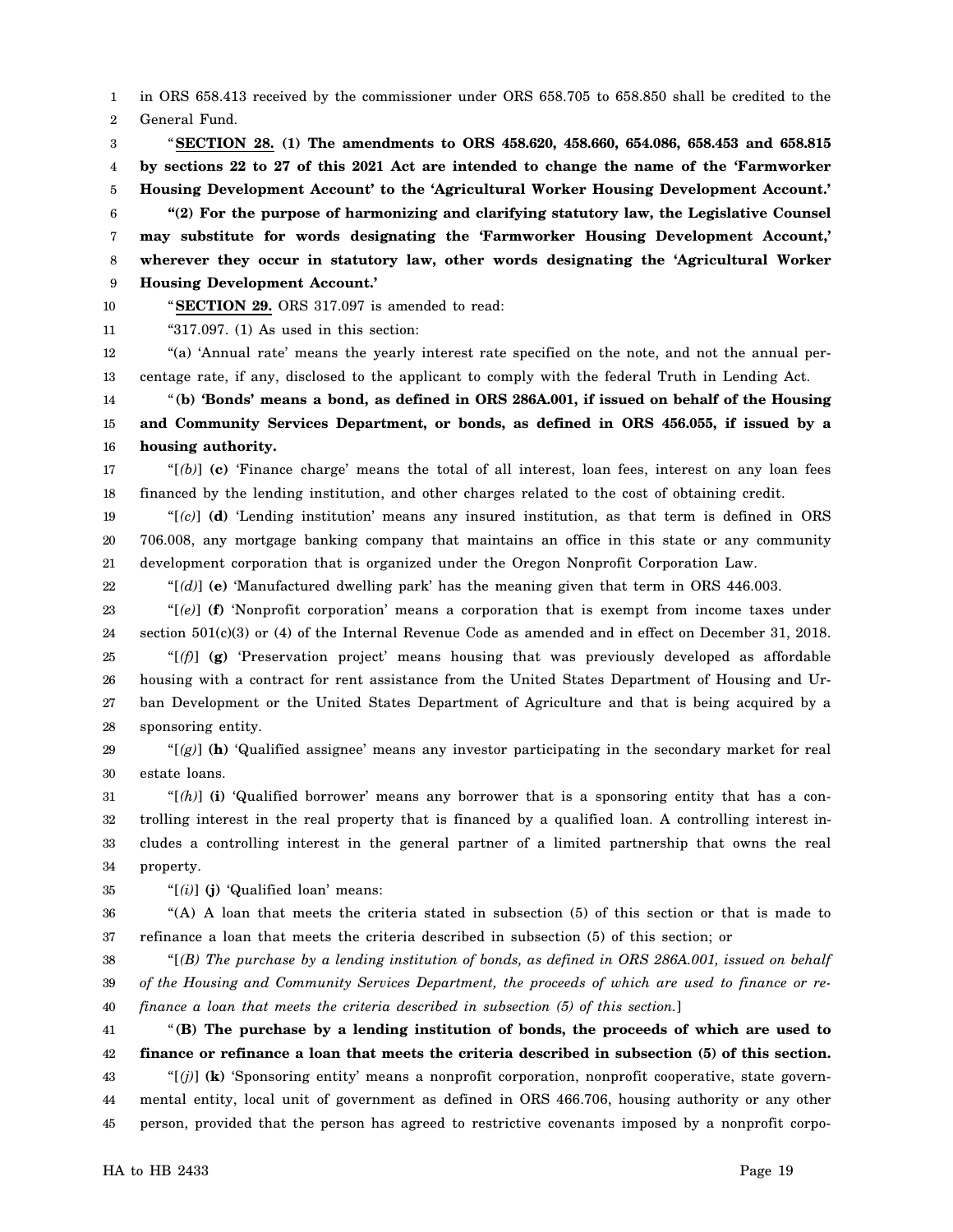1 2 ration, nonprofit cooperative, state governmental entity, local unit of government or housing authority.

3 4 5 6 "(2) The Department of Revenue shall allow a credit against taxes otherwise due under this chapter for the tax year to a lending institution that makes a qualified loan certified by the Housing and Community Services Department as provided in subsection (7) of this section. The amount of the credit is equal to the difference between:

7 8 9 "(a) The amount of finance charge charged by the lending institution during the tax year at an annual rate less than the market rate for a qualified loan that is made before January 1, 2026, that complies with the requirements of this section; and

10 11 12 13 14 "(b) The amount of finance charge that would have been charged during the tax year by the lending institution for the qualified loan for housing construction, development, acquisition or rehabilitation measured at the annual rate charged by the lending institution for nonsubsidized loans made under like terms and conditions at the time the qualified loan for housing construction, development, acquisition or rehabilitation is made.

15 16 17 "(3) The maximum amount of credit for the difference between the amounts described in subsection  $(2)(a)$  and (b) of this section may not exceed four percent of the average unpaid balance of the qualified loan during the tax year for which the credit is claimed.

18 19 20 21 22 23 24 25 "(4) Any tax credit allowed under this section that is not used by the taxpayer in a particular year may be carried forward and offset against the taxpayer's tax liability for the next succeeding tax year. Any credit remaining unused in the next succeeding tax year may be carried forward and used in the second succeeding tax year, and likewise, any credit not used in that second succeeding tax year may be carried forward and used in the third succeeding tax year, and any credit not used in that third succeeding tax year may be carried forward and used in the fourth succeeding tax year, and any credit not used in that fourth succeeding tax year may be carried forward and used in the fifth succeeding tax year, but may not be carried forward for any tax year thereafter.

26 27 28 29 "[*(5) To be eligible for the tax credit allowable under this section, a lending institution must make a qualified loan by either purchasing bonds, as defined in ORS 286A.001, issued on behalf of the Housing and Community Services Department, the proceeds of which are used to finance or refinance a loan that meets the criteria stated in this subsection, or by making a loan directly to:*]

30 31 32 33 "**(5) To be eligible for the tax credit allowable under this section, a lending institution must make a qualified loan by either purchasing bonds, the proceeds of which are used to finance or refinance a loan that meets the criteria stated in this subsection, or making a loan directly to:**

34 35 36 "(a) An individual or individuals who own a dwelling, participate in an owner-occupied community rehabilitation program and are certified by the local government or its designated agent as having an income level when the loan is made of less than 80 percent of the area median income;

37 "(b) A qualified borrower who:

38 39 "(A) Uses the loan proceeds to finance construction, development, acquisition or rehabilitation of housing; and

40 41 "(B) Provides a written certification executed by the Housing and Community Services Department that the:

42 43 "(i) Housing created by the loan is or will be occupied by households earning less than 80 percent of the area median income; and

44 45 "(ii) Full amount of savings from the reduced interest rate provided by the lending institution is or will be passed on to the tenants in the form of reduced housing payments;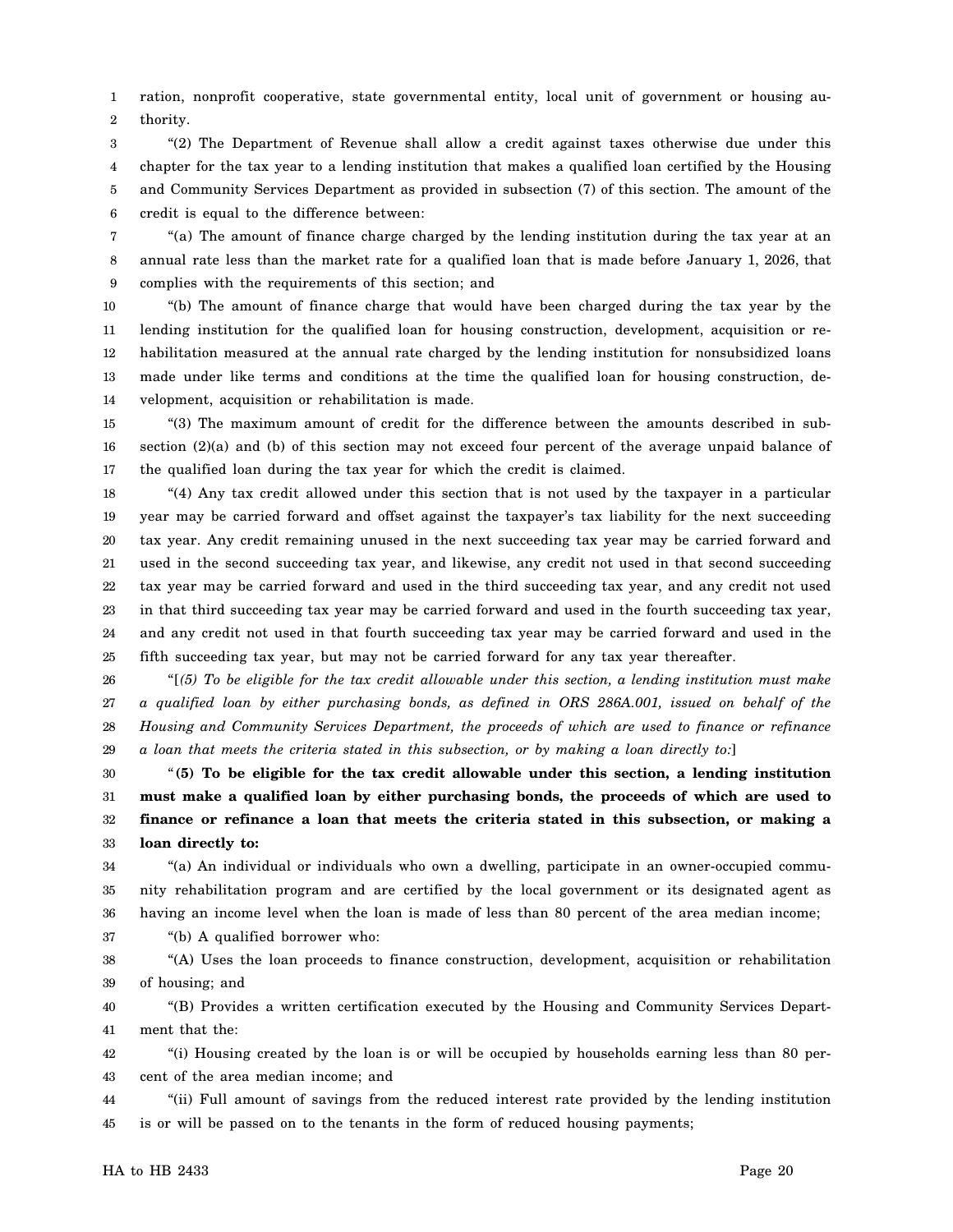1 2 3 4 5 6 7 8 9 10 11 12 13 14 15 16 17 18 19 20 21 22 23 24 25 26 27 28 29 30 31 32 33 34 35 36 37 38 39 40 41 42 43 44 45 "(c) Subject to subsection (14) of this section, a qualified borrower who: "(A) Uses the loan proceeds to finance construction, development, acquisition or rehabilitation of housing consisting of a manufactured dwelling park; and "(B) Provides a written certification executed by the Housing and Community Services Department that the housing will continue to be operated as a manufactured dwelling park during the period for which the tax credit is allowed; [*or*] "(d) A qualified borrower who: "(A) Uses the loan proceeds to finance acquisition or rehabilitation of housing consisting of a preservation project; and "(B) Provides a written certification executed by the Housing and Community Services Department that the housing preserved by the loan: "(i) Is or will be occupied by households earning less than 80 percent of the area median income; and "(ii) Is the subject of a rent assistance contract with the United States Department of Housing and Urban Development or the United States Department of Agriculture that will be maintained by the qualified borrower[*.*]**; or "(e) A qualified borrower who: "(A) Uses the loan proceeds to finance construction, development, acquisition or rehabilitation of housing; and "(B) Provides a written certification executed by the Housing and Community Services Department or the governmental party to the rent assistance contract that the housing preserved by the loan: "(i) Is or will be occupied by households earning less than 80 percent of the area median income; and "(ii) Is the subject of a rent assistance contract with the federal government or with a state or local government that will be maintained by the qualified borrower and that limits a tenant's rent to no more than 30 percent of their income.** "(6) A loan made to refinance a loan that meets the criteria stated in subsection (5) of this section must be treated the same as a loan that meets the criteria stated in subsection (5) of this section. "(7) For a qualified loan to be eligible for the tax credit allowable under this section, the Housing and Community Services Department must execute a written certification for the qualified loan that: "[*(a) Specifies the period, not to exceed 20 years, as determined by the Housing and Community Services Department, during which the tax credit is allowed for the qualified loan; and*] "[*(b) States that the qualified loan is within the limitation imposed by subsection (8) of this section.*] "**(a) States that the qualified loan is within the limitation imposed by subsection (8) of this section; and "(b) Specifies the period, as determined by the Housing and Community Services Department, during which the tax credit is allowed for the qualified loan, not to exceed: "(A) 30 years, for a qualified loan with a contract for rent assistance or financing resources from the United States Department of Agriculture, for new housing construction, acquisition of housing or a preservation project; or "(B) 20 years, for any other type of qualified loan.**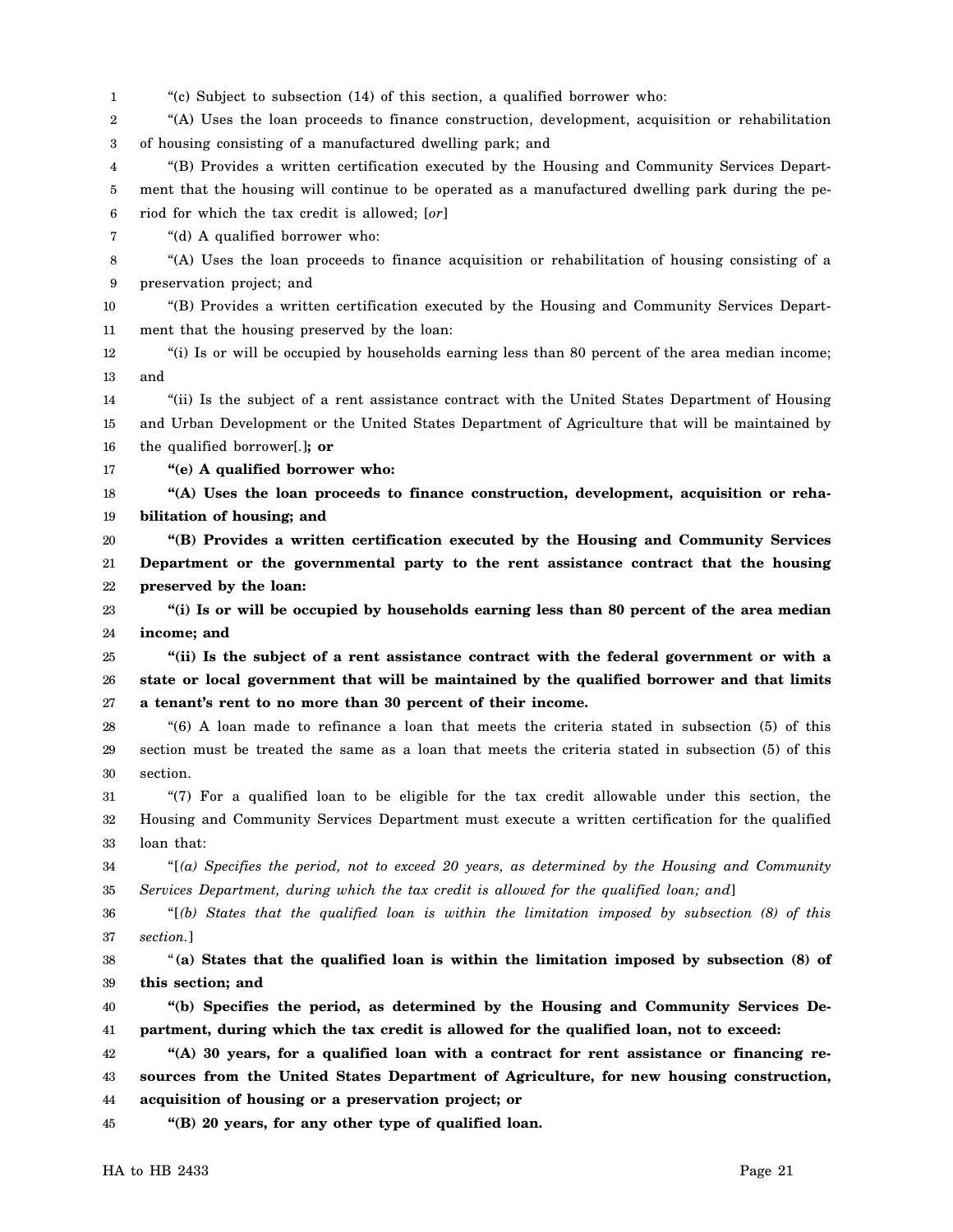1 2 3 4 5 6 7 "(8) The Housing and Community Services Department may certify qualified loans that are eligible under subsection (5) of this section if the total credits attributable to all qualified loans eligible for credits under this section and then outstanding do not exceed [*\$25 million*] **\$35 million** for any fiscal year. In making loan certifications under subsection (7) of this section, the Housing and Community Services Department shall attempt to distribute the tax credits statewide, but shall concentrate the tax credits in those areas of the state that are determined by the Oregon Housing Stability Council to have the greatest need for affordable housing.

8

"(9) The tax credit provided for in this section may be taken whether or not:

9 10 "(a) The financial institution is eligible to take a federal income tax credit under section 42 of the Internal Revenue Code with respect to the project financed by the qualified loan; or

11 12 "(b) The project receives financing from bonds, the interest on which is exempt from federal taxation under section 103 of the Internal Revenue Code.

13 14 15 16 17 18 "(10) For a qualified loan defined in subsection  $[(1)(i)(B)]$  (1)(j)(B) of this section financed through the purchase of bonds, the interest of which is exempt from federal taxation under section 103 of the Internal Revenue Code, the amount of finance charge that would have been charged under subsection (2)(b) of this section is determined by reference to the finance charge that would have been charged if the federally tax exempt bonds had been issued and the tax credit under this section did not apply.

19 20 21 22 "(11) A lending institution may sell a qualified loan for which a certification has been executed to a qualified assignee whether or not the lending institution retains servicing of the qualified loan so long as a designated lending institution maintains records, annually verified by a loan servicer, that establish the amount of tax credit earned by the taxpayer throughout each year of eligibility.

23 24 25 26 27 28 "(12) Notwithstanding any other provision of law, a lending institution that is a community development corporation organized under the Oregon Nonprofit Corporation Law may transfer all or part of a tax credit allowed under this section to one or more other lending institutions that are stockholders or members of the community development corporation or that otherwise participate through the community development corporation in the making of one or more qualified loans for which the tax credit under this section is allowed.

29 30 31 "(13) The lending institution shall file an annual statement with the Housing and Community Services Department, specifying that it has conformed with all requirements imposed by law to qualify for a tax credit under this section.

32 33 34 "(14) Notwithstanding subsection  $[(1)(h)$  and  $(j)]$  (1)(i) and (k) of this section, a qualified borrower on a loan to finance the construction, development, acquisition or rehabilitation of a manufactured dwelling park under subsection (5)(c) of this section must be:

35 36 "(a) A nonprofit corporation, manufactured dwelling park nonprofit cooperative, state governmental entity, local unit of government as defined in ORS 466.706 or housing authority; or

37 38 39 "(b) A nonprofit corporation or housing authority that has a controlling interest in the real property that is financed by a qualified loan. A controlling interest includes a controlling interest in the general partner of a limited partnership that owns the real property.

40 41 42 "(15) The Department of Revenue may require that a lending institution that has earned the credit and a lending institution that intends to claim the credit jointly file a notice, as prescribed by the Department of Revenue. The notice must comply with ORS 315.056 (2) or 315.058 (2).

43 44 45 "(16) The Housing and Community Services Department shall provide information to the Department of Revenue about all certifications executed under this section, if required by ORS 315.058. "(17) The Housing and Community Services Department and the Department of Revenue may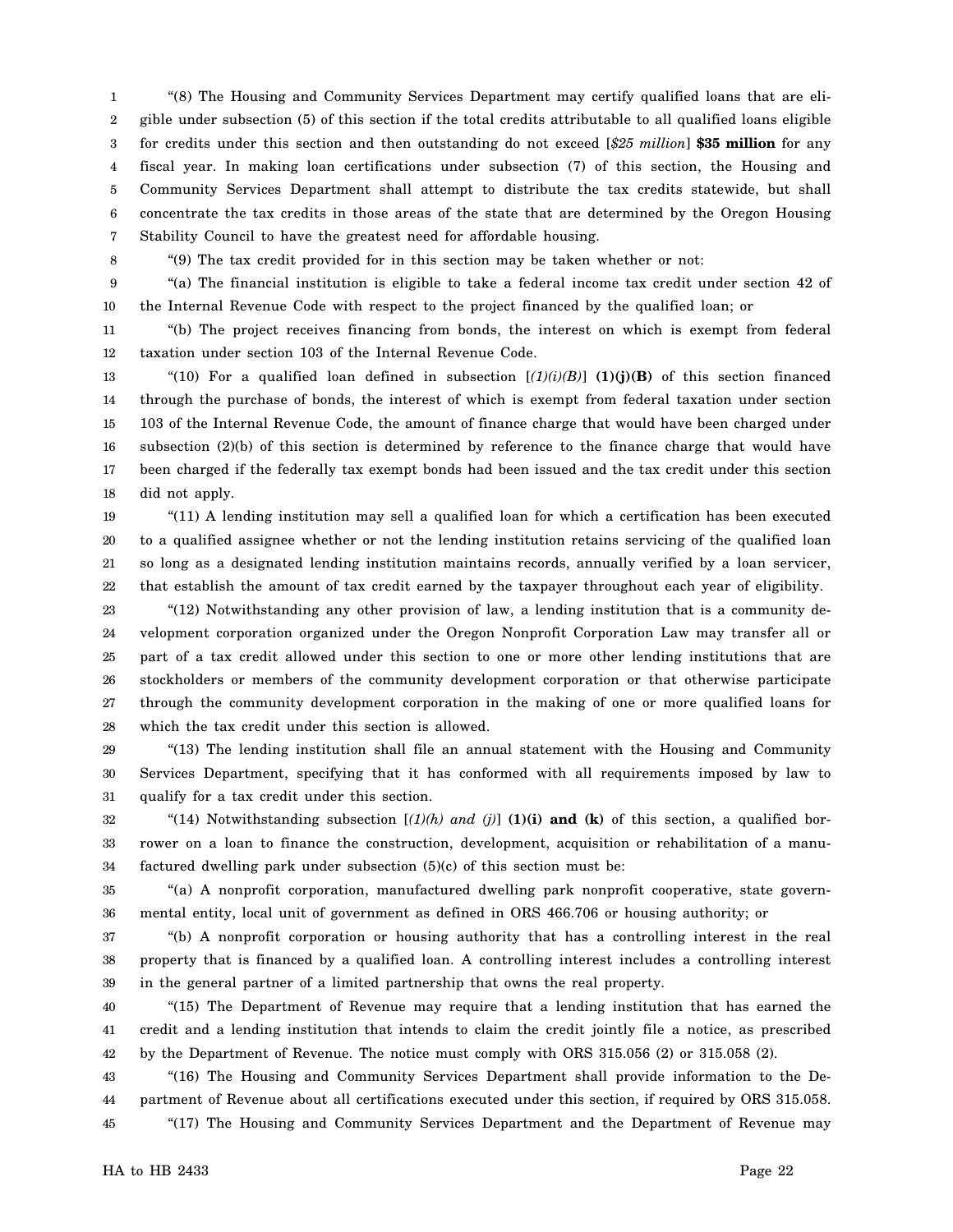1 adopt rules to carry out the provisions of this section.

2 3 "**SECTION 30. The amendments to ORS 317.097 by section 29 of this 2021 Act apply to tax years beginning on or after January 1, 2022, and before January 1, 2026.**

"**SECTION 31.** ORS 315.514 is amended to read:

4

19

5 6 7 8 "315.514. (1) A credit against the taxes that are otherwise due under ORS chapter 316 or, if the taxpayer is a corporation, under ORS chapter 317 or 318, is allowed to a taxpayer for certified film production development contributions made by the taxpayer during the tax year to the Oregon Production Investment Fund established under ORS 284.367.

9 10 11 12 13 14 15 16 17 18 "(2)(a) The Department of Revenue shall, in cooperation with the Oregon Film and Video Office, conduct an auction of tax credits under this section. The auction may be conducted no later than April 15 following December 31 of any tax year for which the credit is allowed. The department may conduct the auction in the manner that it determines is best suited to maximize the return to the state on the sale of tax credit certifications and shall announce a reserve bid prior to conducting the auction. The reserve amount shall be at least 90 percent of the total amount of the tax credit. Moneys necessary to reimburse the department for the actual costs incurred by the department in administering an auction, not to exceed 0.25 percent of auction proceeds, are continuously appropriated to the department. The department shall deposit net receipts from the auction required under this section in the Oregon Production Investment Fund.

"(b) The Oregon Film and Video Office shall adopt rules in order to achieve the following goals:

20 21 "(A) Subject to paragraph (a) of this subsection, generate contributions for which tax credits of [*\$14 million*] **\$20 million** are certified for each fiscal year;

22 23 "(B) Maximize income and excise tax revenues that are retained by the State of Oregon for state operations; and

24 25 "(C) Provide the necessary financial incentives for taxpayers to make contributions, taking into consideration the impact of granting a credit upon a taxpayer's federal income tax liability.

26 27 "(3) Contributions made under this section shall be deposited in the Oregon Production Investment Fund.

28 29 30 31 32 "(4)(a) Upon receipt of a contribution, the Oregon Film and Video Office shall, except as provided in ORS 315.516, issue to the taxpayer written certification of the amount certified for tax credit under this section to the extent the amount certified for tax credit, when added to all amounts previously certified for tax credit under this section, does not exceed [*\$14 million*] **\$20 million** for the fiscal year in which certification is made.

33 34 35 "(b) The Oregon Film and Video Office and the department are not liable, and a refund of a contributed amount need not be made, if a taxpayer who has received tax credit certification is unable to use all or a portion of the tax credit to offset the tax liability of the taxpayer.

36 37 38 "(5) To the extent the Oregon Film and Video Office does not certify contributed amounts as eligible for a tax credit under this section, the taxpayer may request a refund of the amount the taxpayer contributed, and the office shall refund that amount.

39 40 41 "(6)(a) Except as provided in paragraph (b) of this subsection, a tax credit claimed under this section may not exceed the tax liability of the taxpayer and may not be carried over to another tax year.

42 43 44 45 "(b) Any tax credit otherwise allowable under this section that is not used by the taxpayer in a particular tax year may be carried forward and offset against the taxpayer's tax liability for the next succeeding tax year. Any credit remaining unused in the next succeeding tax year may be carried forward and used in the second succeeding tax year, and likewise, any credit not used in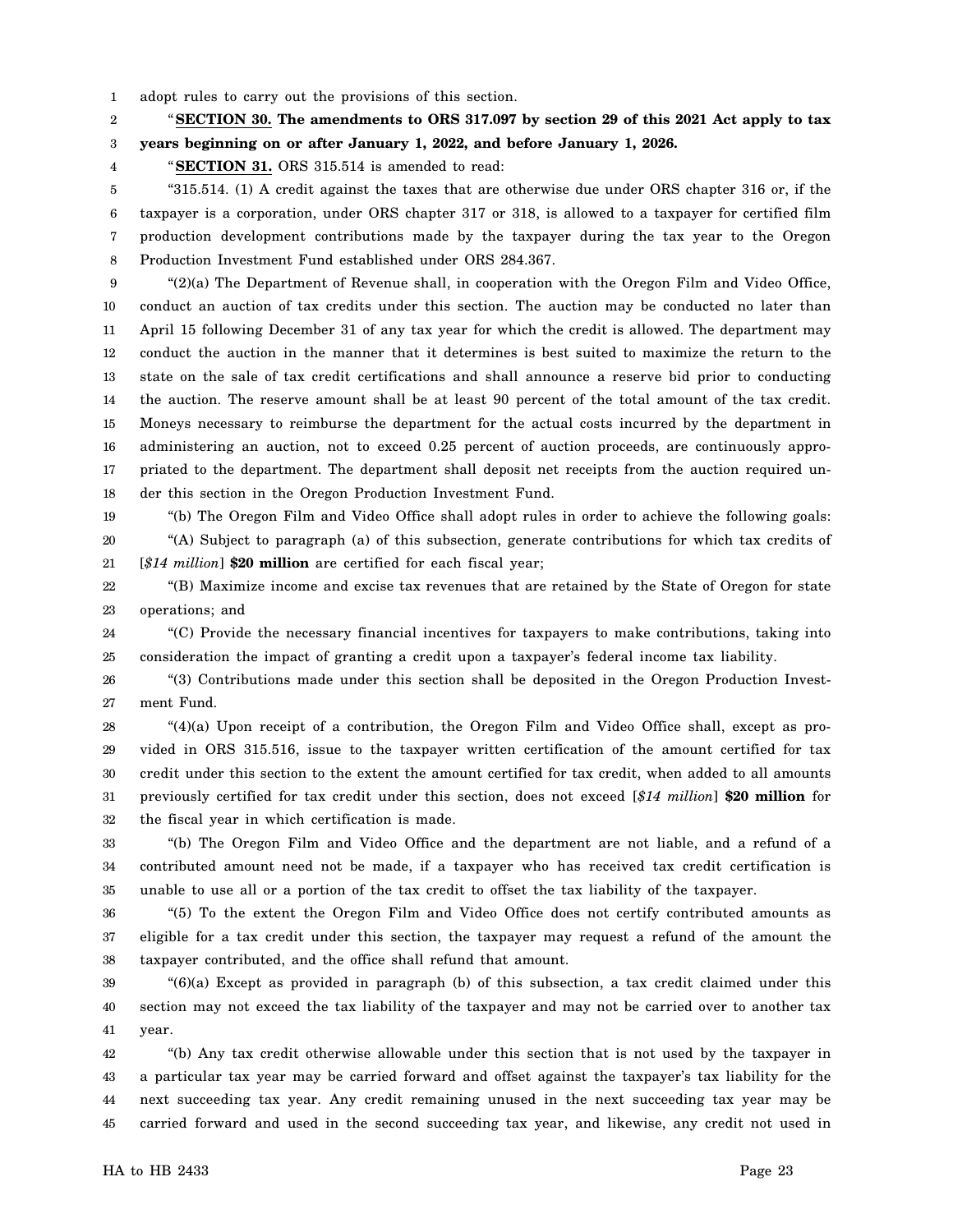1 2 that second succeeding tax year may be carried forward and used in the third succeeding tax year but may not be carried forward for any tax year thereafter.

3 4 "(c) A taxpayer is not eligible for a tax credit under this section if the first tax year for which the credit would otherwise be allowed begins on or after January 1, [*2024*] **2030**.

5 6 "(7) If a tax credit is claimed under this section by a nonresident or part-year resident taxpayer, the amount shall be allowed without proration under ORS 316.117.

7 8 9 "(8) If the amount of contribution for which a tax credit certification is made is allowed as a deduction for federal tax purposes, the amount of the contribution shall be added to federal taxable income for Oregon tax purposes.

10 11 "**SECTION 32. The amendments to ORS 315.514 by section 31 of this 2021 Act apply to fiscal years beginning on or after July 1, 2021.**

12 13 "**SECTION 33.** Section 1a, chapter 559, Oregon Laws 2005, as amended by section 16, chapter 730, Oregon Laws 2011, and section 2, chapter 38, Oregon Laws 2017, is amended to read:

14 15 16 "**Sec. 1a.** The Oregon Film and Video Office may not issue a qualifying film production labor rebate certificate under section 1, chapter 559, Oregon Laws 2005, on or after January 1, [*2024*] **2030**.

17 18 19 "**SECTION 34.** Section 77, chapter 736, Oregon Laws 2003, as amended by section 1, chapter 913, Oregon Laws 2009, section 17, chapter 730, Oregon Laws 2011, and section 42, chapter 701, Oregon Laws 2015, is amended to read:

20 21 22 "**Sec. 77.** ORS 315.514 applies to tax years beginning on or after January 1, 2005, and before January 1, [*2024*] **2030**, and to tax credit certifications issued by the Oregon Film and Video Office on or after July 1, 2005.

23 24 25 26 "**SECTION 35. Section 36 of this 2021 Act is added to and made a part of ORS chapter 316.** "**SECTION 36. (1) There shall be subtracted from federal taxable income amounts received as a national service educational award under 42 U.S.C. 12602, following completion of the required term of service in 42 U.S.C. 12593(b).**

27 28 **"(2) A subtraction may not be allowed under this section if the amounts described in subsection (1) of this section:**

29 **"(a) Are not included in the taxpayer's federal gross income for the tax year; or**

30 31 **"(b) Are taken into account as a deduction on the taxpayer's federal income tax return for the tax year.**

32 33 "**SECTION 37. Section 36 of this 2021 Act applies to amounts received in tax years beginning on or after January 1, 2021, and before January 1, 2027.**

34 35 " **NOTE:** Sections 38 through 43 were deleted by amendment. Subsequent sections were not renumbered.

36 37 "**SECTION 44. ORS 475B.707 applies to retail sales of marijuana items occurring on or after January 1, 2016, and before January 1, 2028.**

38 "**SECTION 45.** ORS 320.308 is amended to read:

39 "320.308. The following are exempt from the state transient lodging tax:

40 "(1) A dwelling unit in a hospital, health care facility, long term care facility or any other res-

41 idential facility that is licensed, registered or certified by the Department of Human Services or the

42 Oregon Health Authority.

43 44 "(2) A dwelling unit in a facility providing treatment for drug or alcohol abuse or providing mental health treatment.

45 "(3) A dwelling unit that is used by members of the general public for temporary human occu-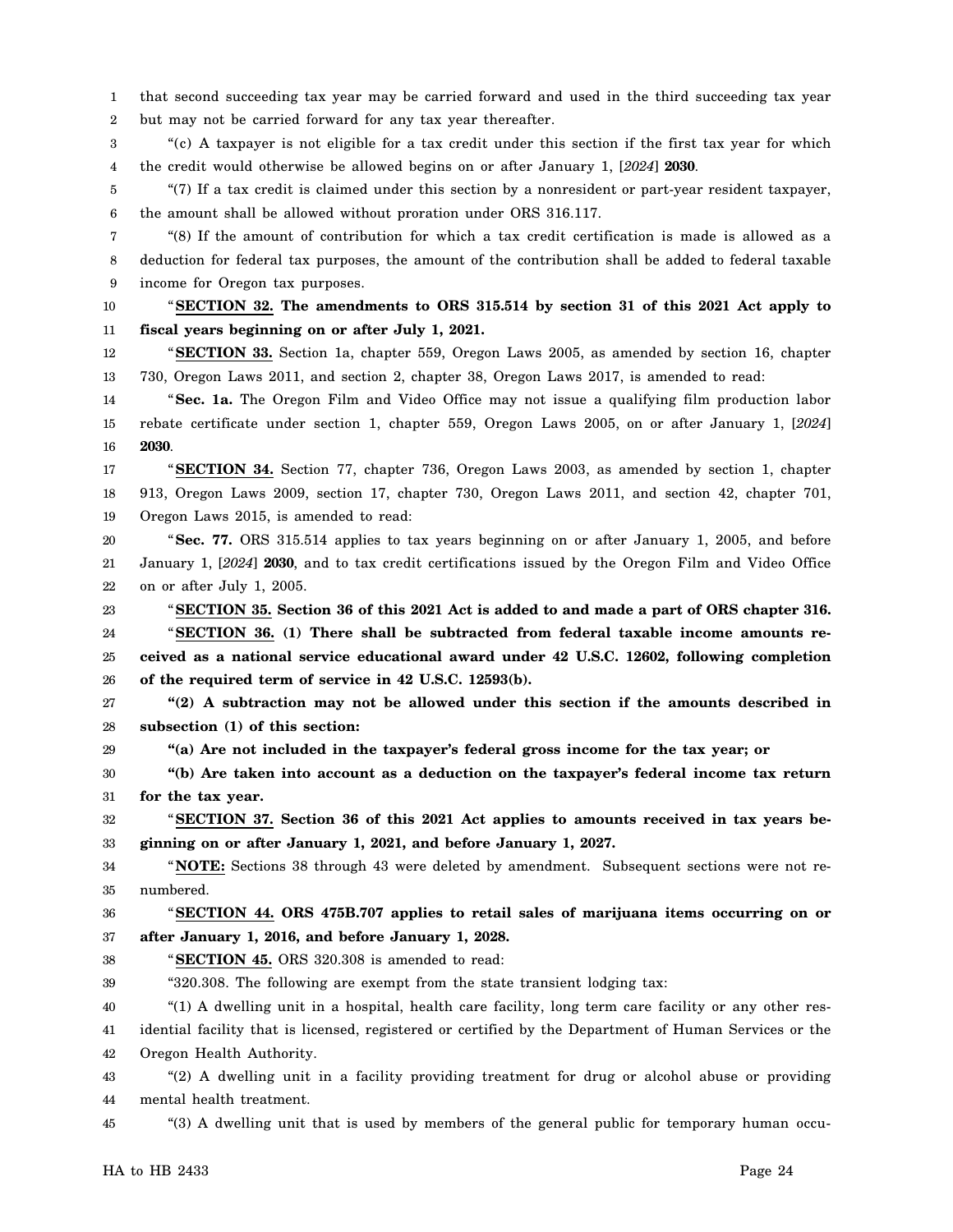1 2 3 pancy for fewer than 30 days per year. The exemption granted under this subsection does not apply to a dwelling unit that is rented out as transient lodging using a platform of any kind provided in any manner by a transient lodging intermediary.

4 5 "(4) A dwelling unit, the consideration for which is funded through a contract with a government agency and the purpose of which is to provide emergency or temporary shelter.

6 7 "(5) A dwelling unit at a nonprofit youth or church camp, nonprofit conference center or other nonprofit facility.

8 9 10 "(6) A dwelling unit that is leased or otherwise occupied by the same person for a consecutive period of 30 days or more during the year. The requirements of this subsection are satisfied even if the physical dwelling unit changes during the consecutive period, if:

"(a) All dwelling units occupied are within the same facility; and

12 13 "(b) The person paying consideration for the transient lodging is the same person throughout the consecutive period.

14 15 16 "**(7) Barracks, quarters or other facilities or space located on installations owned, operated or controlled by the Oregon Military Department that are used for temporary overnight human occupancy by:**

17 18 19 **"(a) Active or retired members or service veterans of the Armed Forces of the United States or the National Guard or other reserve component of the Armed Forces of the United States; or**

20 **"(b) Employees or agents of the Oregon Military Department.**

21 22 "**SECTION 46. Section 47 of this 2021 Act is added to and made a part of ORS 320.300 to 320.365.**

23 24 25 26 "**SECTION 47. Barracks, quarters or other facilities or space located on installations owned, operated or controlled by the Oregon Military Department are exempt from any local transient lodging tax if the facilities or space are used for temporary overnight human occupancy by:**

27 28 29 **"(1) Active or retired members or service veterans of the Armed Forces of the United States or the National Guard or other reserve component of the Armed Forces of the United States; or**

30 **"(2) Employees or agents of the department.**

31 32 33 "**SECTION 48. Section 47 of this 2021 Act and the amendments to ORS 320.308 by section 45 of this 2021 Act apply to occupancy described in ORS 320.308 (7) and section 47 of this 2021**

**Act that occurs before, on or after the effective date of this 2021 Act.**

34

11

"**SECTION 49.** ORS 315.266 is amended to read:

35 36 37 38 "315.266. (1)(a) In addition to any other credit available for purposes of ORS chapter 316, an eligible resident individual shall be allowed a credit against the tax otherwise due under ORS chapter 316 for the tax year in an amount equal to nine percent of the earned income credit allowable to the individual for the same tax year under section 32 of the Internal Revenue Code.

39 40 41 42 "(b) Notwithstanding paragraph (a) of this subsection, for a taxpayer with a dependent under the age of three at the close of the tax year, the credit allowed under this section shall be in an amount equal to 12 percent of the earned income credit allowable to the individual for the same tax year under section 32 of the Internal Revenue Code.

43 44 45 "**(2) A resident individual may claim a credit under this section, using either a Social Security number or an individual taxpayer identification number, if, but for section 32(m) of the Internal Revenue Code, the individual would otherwise be eligible to claim a credit under**